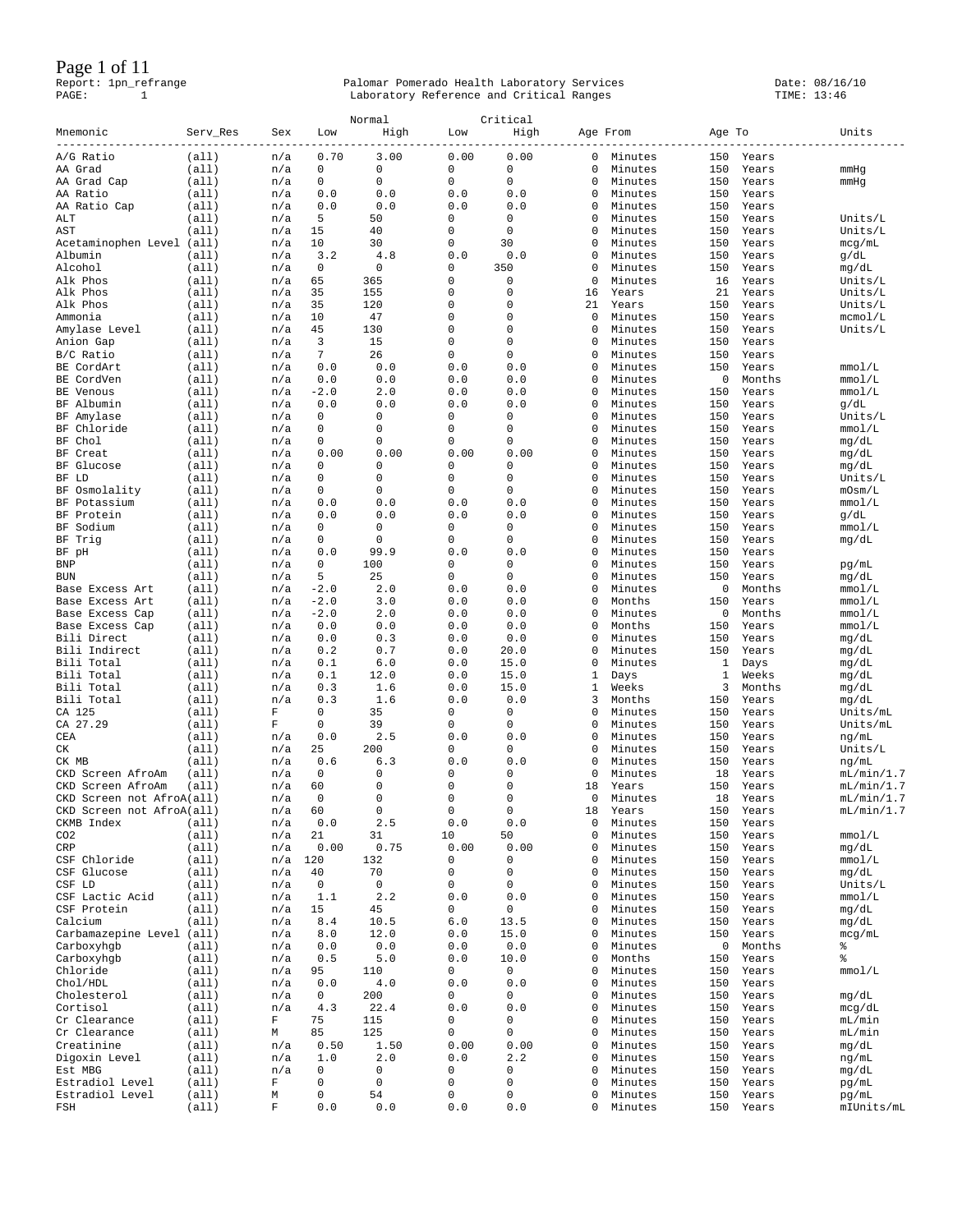Page 2 of 11

|                             |                |            |            | Normal       |                     | Critical         |         |                    |                 |                  |                |
|-----------------------------|----------------|------------|------------|--------------|---------------------|------------------|---------|--------------------|-----------------|------------------|----------------|
| Mnemonic                    | Serv Res       | Sex        | Low        | High         | Low                 | High             |         | Age From           | Age To          |                  | Units          |
| FSH                         | (all)          | М          | 0.0        | 0.0          | 0.0                 | 0.0              | 0       | Minutes            | 13              | Years            | mIUnits/mL     |
| FSH                         | (a11)          | М          | 0.9        | 15.0         | 0.0                 | 0.0              | 13      | Years              | 70              | Years            | mIUnits/mL     |
| FSH<br>FTI                  | (all)          | М          | 2.8<br>5.0 | 55.5<br>12.0 | 0.0<br>0.0          | 0.0<br>0.0       | 70<br>0 | Years              | 150             | Years            | mIUnits/mL     |
| Ferritin                    | (all)<br>(a11) | n/a<br>F   | 10.0       | 291.0        | 0.0                 | 0.0              | 0       | Minutes<br>Minutes | 150<br>150      | Years<br>Years   | ng/mL          |
| Ferritin                    | (all)          | М          | 22.0       | 322.0        | 0.0                 | 0.0              | 0       | Minutes            | 150             | Years            | ng/mL          |
| FiO2 Art                    | (a11)          | n/a        | 0.00       | 0.00         | 0.00                | 0.00             | 0       | Minutes            | 150             | Years            |                |
| FiO2 Cap                    | (a11)          | n/a        | 0.00       | 0.00         | 0.00                | 0.00             | 0       | Minutes            | 150             | Years            |                |
| Folate                      | (all)          | n/a        | 2.6        | 20.0         | 0.0                 | 0.0              | 0       | Minutes            | 150             | Years            | ng/mL          |
| GGT                         | (all)          | n/a        | 5          | 50           | $\mathbf{0}$        | $\mathbf 0$      | 0       | Minutes            | 150             | Years            | Units/L        |
| Gent Peak                   | (a11)          | n/a        | 5.0        | 20.0         | 0.0                 | 25.0             | 0       | Minutes            | 150             | Years            | mcq/mL         |
| Gent Random                 | (a11)          | n/a        | 0.0        | 0.0          | 0.0                 | 25.0             | 0       | Minutes            | 150             | Years            | mcg/mL         |
| Gent Trough                 | (all)          | n/a        | 0.0<br>70  | 2.0          | 0.0                 | 2.0              | 0<br>0  | Minutes            | 150             | Years            | mcg/mL         |
| Gluc 0 Hr<br>Gluc 0.5 Hr    | (a11)<br>(a11) | n/a<br>n/a | 70         | 99<br>0      | 40<br>40            | 500<br>500       | 0       | Minutes<br>Minutes | 150<br>150      | Years<br>Years   | mg/dL<br>mg/dL |
| Gluc 1 Hr                   | (all)          | n/a        | 70         | $\mathbf 0$  | 40                  | 500              | 0       | Minutes            | 150             | Years            | mg/dL          |
| Gluc 1.5 Hr                 | (all)          | n/a        | 70         | 0            | 40                  | 500              | 0       | Minutes            | 150             | Years            | mg/dL          |
| Gluc 2 Hr                   | (a11)          | n/a        | 70         | 0            | 40                  | 500              | 0       | Minutes            | 150             | Years            | mg/dL          |
| Gluc 2HR PP                 | (a11)          | n/a        | 70         | 139          | 40                  | 500              | 0       | Minutes            | 150             | Years            | mg/dL          |
| Gluc 3 Hr                   | (all)          | n/a        | 70         | 0            | 40                  | 500              | 0       | Minutes            | 150             | Years            | mg/dL          |
| Gluc 4 Hr                   | (all)          | n/a        | 70         | 0            | 40                  | 500              | 0       | Minutes            | 150             | Years            | mg/dL          |
| Gluc 5 Hr                   | (a11)          | n/a        | 70         | 0            | 40                  | 500              | 0       | Minutes            | 150             | Years            | mg/dL          |
| Gluc 6 Hr                   | (all)          | n/a        | 70         | 0            | 40                  | 500              | 0       | Minutes            | 150             | Years            | mg/dL          |
| Gluc ABG                    | (all)          | n/a        | 70         | 99           | 40                  | 500              | 0<br>0  | Minutes            | 150             | Years            | mg/dL          |
| Gluc PG 50<br>Glucose Level | (a11)<br>(all) | n/a<br>n/a | 70<br>70   | 140<br>99    | 40<br>30            | 500<br>300       | 0       | Minutes<br>Minutes | 150<br>1        | Years<br>Days    | mg/dL<br>mg/dL |
| Glucose Level               | (a11)          | n/a        | 70         | 99           | 40                  | 500              | 1       | Days               | 150             | Years            | mg/dL          |
| HCG Quant                   | (all)          | n/a        | 0          | 2            | $\mathbf 0$         | $\mathbf 0$      | 0       | Minutes            | 150             | Years            | mIUnits/mL     |
| HCO3 Art                    | (all)          | n/a        | 22         | 26           | 12                  | 40               | 0       | Minutes            | 0               | Months           | mmol/L         |
| HCO3 Art                    | (a11)          | n/a        | 21         | 31           | 10                  | 50               | 0       | Months             | 150             | Years            | mmol/L         |
| HCO3 Cap                    | (all)          | n/a        | 22         | 26           | 12                  | 40               | 0       | Minutes            | 0               | Months           | mmol/L         |
| HCO3 Cap                    | (a11)          | n/a        | 0          | $\mathbf 0$  | $\mathbf 0$         | $\mathbf 0$      | 0       | Months             | 150             | Years            | mmol/L         |
| HCO3 CordArt                | (a11)          | n/a        | 0          | $\mathbf{0}$ | 0                   | 0                | 0       | Minutes            | 150             | Years            | mmol/L         |
| HCO3 CordArt                | (all)          | n/a        | 0          | 0            | 0                   | 0                | 0       | Months             | 150             | Years            | mmol/L         |
| HCO3 CordVen                | (all)          | n/a        | 0          | 0            | 0                   | $\mathbf 0$      | 0       | Minutes            | 0               | Months           | mmol/L         |
| HCO3 CordVen                | (a11)          | n/a        | 0          | 0            | 0                   | 0                | 0       | Months             | 150             | Years            | mmol/L         |
| HCO3 Venous<br>HDL          | (all)<br>(all) | n/a<br>n/a | 21<br>40   | 29<br>0      | 0<br>$\mathbf 0$    | 0<br>$\mathbf 0$ | 0<br>0  | Minutes            | 150<br>150      | Years            | mmHg           |
| HIV 1 & 2 Rapid             | (all)          | n/a        | 0          | 0            | $\mathbf 0$         | 0                | 0       | Minutes<br>Minutes | 150             | Years<br>Years   | mg/dL          |
| Hep A IgM                   | (all)          | n/a        | 0.000      | 0.000        | 0.000               | 0.000            | 0       | Minutes            | 150             | Years            |                |
| Hep B Core IgM              | (all)          | n/a        | 0.000      | 0.000        | 0.000               | 0.000            | 0       | Minutes            | 150             | Years            |                |
| Hep Bs Ab Qnt               | (all)          | n/a        | 0.0        | 10.0         | 0.0                 | 0.0              | 0       | Minutes            | 150             | Years            | mIUnits/mL     |
| Hgb Alc                     | (a11)          | n/a        | 0.0        | 6.0          | 0.0                 | 0.0              | 0       | Minutes            | 150             | Years            | \$HGB          |
| Hgb ABG                     | (all)          | n/a        | 0.0        | 0.0          | 0.0                 | 0.0              | 0       | Minutes            | 0               | Months           | g/dL           |
| Hgb ABG                     | (all)          | n/a        | 12.0       | 17.6         | 5.0                 | 23.0             | 0       | Months             | 150             | Years            | g/dL           |
| Homocysteine                | (a11)          | n/a        | 3.7        | 13.9         | 0.0                 | 0.0              | 0       | Minutes            | 150             | Years            | mcmol/L        |
| IgA                         | (all)          | n/a        | 5          | 64           | 0                   | $\mathbf{0}$     | 0       | Minutes            | 3               | Months           | mg/dL          |
| IgA                         | (all)          | n/a<br>n/a | 10<br>17   | 87<br>94     | 0<br>0              | 0<br>$\mathbf 0$ | 3<br>7  | Months<br>Months   | 7<br>13         | Months<br>Months | mg/dL          |
| IgA<br>IgA                  | (a11)<br>(a11) | n/a        | 22         | 178          | 0                   | 0                | 13      | Months             | 22              | Months           | mg/dL<br>mg/dL |
| IgA                         | (all)          | n/a        | 24         | 192          | 0                   | $\mathbf 0$      | 22      | Months             | 3               | Years            | mg/dL          |
| IgA                         | (all)          | n/a        | 26         | 232          | 0                   | $\mathbf 0$      | 3       | Years              | 6               | Years            | mg/dL          |
| IgA                         | (all)          | n/a        | 33         | 258          | 0                   | $\mathbf 0$      | 6       | Years              | 9               | Years            | mg/dL          |
| IgA                         | (a11)          | n/a        | 45         | 285          | $\mathsf 0$         | $\mathsf 0$      | 9       | Years              | 12              | Years            | mg/dL          |
| IgA                         | (all)          | n/a        | 47         | 317          | $\mathsf{O}\xspace$ | $\mathsf 0$      | 12      | Years              | 15              | Years            | mg/dL          |
| IgA                         | (all)          | n/a        | 55         | 377          | $\mathsf{O}\xspace$ | $\mathbf 0$      | 15      | Years              | 17              | Years            | mg/dL          |
| IgA                         | (all)          | n/a        | 60         | 406          | $\mathsf{O}\xspace$ | 0<br>$\mathbf 0$ | 17      | Years<br>Months    | 150             | Years            | mg/dL          |
| IgG<br>IgG                  | (all)<br>(all) | n/a<br>n/a | 141<br>250 | 190<br>1190  | 0<br>0              | $\circ$          | 0<br>3  | Months             | 3<br>$\sqrt{ }$ | Months<br>Months | mg/dL<br>mg/dL |
| IgG                         | (all)          | n/a        | 320        | 1250         | $\mathbf 0$         | 0                | 7       | Months             | 10              | Months           | mg/dL          |
| IgG                         | (all)          | n/a        | 400        | 1250         | $\mathsf{O}\xspace$ | 0                | 10      | Months             | 3               | Years            | mg/dL          |
| IgG                         | (all)          | n/a        | 560        | 1307         | 0                   | O                | 3       | Years              | 6               | Years            | mg/g           |
| IgG                         | (all)          | n/a        | 598        | 1379         | $\mathbf 0$         | 0                | 6       | Years              | 9               | Years            | mg/dL          |
| IgG                         | (all)          | n/a        | 638        | 1453         | $\mathsf{O}\xspace$ | $\circ$          | 9       | Years              | 12              | Years            | mg/dL          |
| IgG                         | (all)          | n/a        | 680        | 1531         | 0                   | 0                | 12      | Years              | 15              | Years            | mg/dL          |
| IgG                         | (all)          | n/a        | 724        | 1611         | $\mathbf 0$         | 0                | 15      | Years              | 17              | Years            | mg/dL          |
| IgG                         | (all)          | n/a        | 700        | 1500         | $\mathbf 0$         | $\mathbf 0$      | 17      | Years              | 150             | Years            | mg/dL          |
| IgM                         | (all)          | n/a        | 14         | 142          | 0<br>0              | O<br>0           | 0       | Minutes            | 3<br>$\sqrt{ }$ | Months           | mg/dL          |
| IgM                         | (all)          | n/a        | 24         | 167          | $\mathbf 0$         | $\mathbf 0$      | 3<br>7  | Months             | 22              | Months           | mg/dL          |
| IgM<br>IgM                  | (all)<br>(all) | n/a<br>n/a | 35<br>41   | 200<br>200   | 0                   | 0                | 22      | Months<br>Months   | 3               | Months<br>Years  | mg/dL<br>mg/dL |
| IgM                         | (all)          | n/a        | 47         | 200          | $\mathsf 0$         | $\mathbf 0$      | 3       | Years              | 17              | Years            | mg/dL          |
| IgM                         | (all)          | n/a        | 60         | 300          | $\mathsf 0$         | 0                | 17      | Years              | 150             | Years            | mg/dL          |
| Internal QC                 | (all)          | n/a        | 0          | 0            | 0                   | $\mathsf 0$      | 0       | Minutes            | 150             | Years            |                |
| Ionized Calcium             | (all)          | n/a        | 1.00       | 1.30         | 0.90                | 1.40             | 0       | Minutes            | 150             | Years            | mmol/L         |
| Iron                        | (all)          | n/a        | 35         | 150          | 0                   | $\mathsf 0$      | 0       | Minutes            | 150             | Years            | mcg/dL         |
| Iron Saturation             | (all)          | n/a        | 20         | 50           | $\mathsf{O}\xspace$ | $\mathsf 0$      | 0       | Minutes            | 150             | Years            | နွ             |
| LD                          | (all)          | n/a        | 80         | 220          | $\mathbf 0$         | $\mathsf 0$      | 0       | Minutes            | 150             | Years            | Units/L        |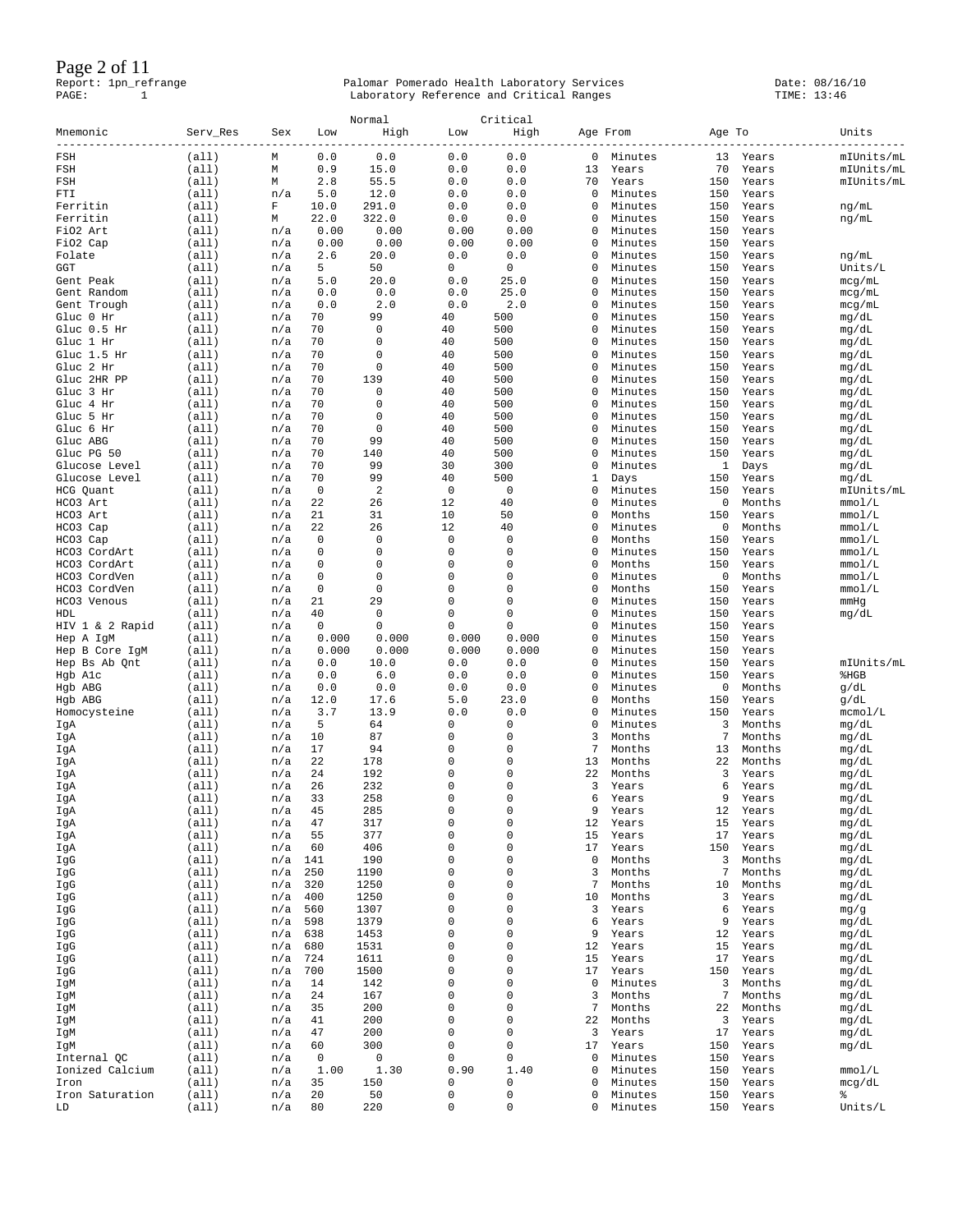Page 3 of 11

| Mnemonic                          | Serv_Res                | Sex              | Low               | Normal<br>High | Low                      | Critical<br>High |          | Age From           | Age To     |                | Units            |
|-----------------------------------|-------------------------|------------------|-------------------|----------------|--------------------------|------------------|----------|--------------------|------------|----------------|------------------|
| $- - - - -$<br>LDL Chol           | (a11)                   | n/a              | 0                 | 100            | 0                        | $\mathbf 0$      | 0        | Minutes            | 150        | Years          | mg/dL            |
| LDL Measured                      | (a11)                   | n/a              | 0                 | 100            | $\mathsf 0$              | $\mathbf 0$      | 0        | Minutes            | 150        | Years          | mg/dL            |
| LH                                | (a11)                   | F                | 0.0               | 0.0            | 0.0                      | 0.0              | 0        | Minutes            | 150        | Years          | mIUnits/mL       |
| LH                                | (a11)                   | Μ                | 0.0               | 0.0            | 0.0                      | 0.0              | 0        | Minutes            | 20         | Years          | mIUnits/mL       |
| LH                                | (a11)                   | М                | 1.5               | 9.3            | 0.0                      | 0.0              | 20       | Years              | 70         | Years          | mIUnits/mL       |
| LH                                | (a11)                   | М                | 3.1               | 34.6           | 0.0                      | 0.0              | 70       | Years              | 150        | Years          | mIUnits/mL       |
| Lactic Acid<br>Lactic Acid        | PMC ABL 825<br>PMC LX 1 | n/a<br>n/a       | 0.5<br>0.5        | 2.2<br>2.2     | 0.0<br>0.0               | 0.0<br>0.0       | 0<br>0   | Minutes<br>Minutes | 150<br>150 | Years<br>Years | mmol/L<br>mmol/L |
| Lactic Acid                       | PMC LX 2                | n/a              | 0.5               | 2.2            | 0.0                      | 0.0              | 0        | Minutes            | 150        | Years          | mmol/L           |
| Lactic Acid                       | POM ABL 825             | n/a              | 0.5               | 2.2            | 0.0                      | 0.0              | 0        | Minutes            | 150        | Years          | mmol/L           |
| Lipase Level                      | (a11)                   | n/a              | 22                | 51             | $\mathbf 0$              | 0                | $\Omega$ | Minutes            | 150        | Years          | Units/L          |
| Lithium Level                     | (a11)                   | n/a              | 0.5               | 1.5            | 0.0                      | 1.5              | 0        | Minutes            | 150        | Years          | mmol/L           |
| Magnesium Level                   | (a11)                   | n/a              | 1.8               | 2.4            | 1.0                      | 6.9              | 0        | Minutes            | 150        | Years          | mg/dL            |
| Methgb                            | (a11)                   | n/a              | 0.0               | 0.0            | 0.0                      | 0.0              | $\Omega$ | Minutes            | 0          | Months         | $\epsilon$       |
| Methgb                            | (all)                   | n/a              | 0.0               | 3.0<br>0       | 0.0<br>0                 | 4.9<br>0         | 0<br>0   | Months             | 150<br>150 | Years          | ್ಠಿ<br>cmH20     |
| N CPAP<br>N CPAP Cap              | (a11)<br>(a11)          | n/a<br>n/a       | 0<br>$\mathbf{0}$ | 0              | $\mathbf 0$              | $\mathbf{0}$     | 0        | Minutes<br>Minutes | 150        | Years<br>Years | cmH20            |
| NAPA                              | (all)                   | n/a              | 4.0               | 10.0           | 0.0                      | 10.0             | 0        | Minutes            | 150        | Years          | mcg/mL           |
| 02 Flow                           | (a11)                   | n/a              | 0.0               | $0.0$          | 0.0                      | 0.0              | 0        | Minutes            | 150        | Years          | L/min            |
| 02 Flow Cap                       | (a11)                   | n/a              | 0.0               | 0.0            | 0.0                      | 0.0              | 0        | Minutes            | 150        | Years          | L/min            |
| 02 Sat                            | (a11)                   | n/a              | 95.0              | 99.0           | 86.0                     | 0.0              | 0        | Minutes            | 150        | Years          | 含                |
| 02 Sat Cap                        | (a11)                   | n/a              | 85.0              | 99.0           | 80.0                     | 0.0              | 0        | Minutes            | 0          | Months         | š                |
| 02 Sat Cap                        | (a11)                   | n/a              | 0.0               | 0.0            | 0.0                      | 0.0              | 0        | Months             | 150        | Years          | 昙                |
| 02 Sat CordArt                    | (a11)                   | n/a              | 0.0               | 0.0            | 0.0                      | 0.0              | 0        | Minutes            | 150        | Years          | 昙                |
| 02 Sat CordVen                    | (a11)<br>(all)          | n/a              | 0.0<br>60.0       | 0.0<br>85.0    | 0.0<br>0.0               | 0.0<br>0.0       | 0<br>0   | Minutes            | 150<br>150 | Years          | 含<br>昙           |
| 02 Sat Venous<br>Osmo Calc        | (a11)                   | n/a<br>n/a       | 270               | 300            | $\mathbf 0$              | 0                | 0        | Minutes<br>Minutes | 150        | Years<br>Years | mOsm/L           |
| Osmolality                        | (a11)                   | n/a              | 270               | 300            | 0                        | 0                | 0        | Minutes            | 150        | Years          | mOsm/L           |
| Oxy Hgb                           | (a11)                   | n/a              | 94.0              | 98.0           | 0.0                      | 0.0              | 0        | Minutes            | 150        | Years          | နွ               |
| POCT<br>Glucose Level             | (a11)                   | n/a              | 70                | 99             | 40                       | 400              | 0        | Days               | 150        | Years          | mg/dL            |
| Glucose Value<br>POCT             | (a11)                   | n/a              | 70                | 99             | 0                        | $\mathbf{0}$     | 0        | Minutes            | 150        | Years          | mg/dL            |
| POCT/ Lab Glu Cor                 | (a11)                   | n/a              | 0                 | 0              | $\mathbf 0$              | 0                | 0        | Minutes            | 150        | Years          | ႜ                |
| PSA                               | (a11)                   | F                | 0.0               | 0.0            | 0.0                      | 0.0              | $\Omega$ | Minutes            | 150        | Years          | ng/mL            |
| PSA                               | (a11)                   | Μ                | 0.0               | 4.0            | 0.0                      | 0.0              | 0        | Minutes            | 150        | Years          | ng/mL            |
| PSA Screen                        | (a11)                   | F                | 0.0               | 0.0            | 0.0                      | 0.0              | 0        | Minutes            | 150        | Years          | ng/mL            |
| PSA Screen                        | (a11)                   | М                | 0.0               | 4.0            | 0.0                      | 0.0              | $\Omega$ | Minutes            | 150        | Years          | ng/mL            |
| PTH Intact<br>Phenobarbital Level | (all)<br>(a11)          | n/a<br>n/a       | 14.0<br>15.0      | 72.0<br>40.0   | 0.0<br>0.0               | 0.0<br>50.0      | 0<br>0   | Minutes<br>Minutes | 150<br>150 | Years<br>Years | pg/mL            |
| Phenytoin Level                   | (a11)                   | n/a              | 10.0              | 20.0           | 0.0                      | 25.0             | 0        | Minutes            | 150        | Years          | mcg/mL<br>mcg/mL |
| Phosphorus                        | (a11)                   | n/a              | 2.3               | 4.9            | 1.0                      | 12.5             | 0        | Minutes            | 150        | Years          | mg/dL            |
| Potassium                         | (a11)                   | n/a              | 3.3               | 5.3            | 2.8                      | 6.2              | 0        | Minutes            | 150        | Years          | mmol/L           |
| Potassium ABG                     | (a11)                   | n/a              | 3.3               | 5.3            | 2.8                      | 6.4              | $\Omega$ | Minutes            | 150        | Years          | mmol/L           |
| PreAlbumin                        | (a11)                   | n/a              | 18                | 45             | 0                        | $\mathbf 0$      | 0        | Minutes            | 150        | Years          | mg/dL            |
| Proc + NAPA                       | (a11)                   | n/a              | 5.0               | 30.0           | 0.0                      | 30.0             | 0        | Minutes            | 150        | Years          | mcg/mL           |
| Procainamide Level                | (a11)                   | n/a              | 4.0               | 10.0           | 0.0                      | 12.0             | 0        | Minutes            | 150        | Years          | mcg/mL           |
| Progesterone Level                | (a11)                   | F                | 0.0               | 0.0<br>1.2     | 0.0                      | 0.0              | 0<br>0   | Minutes            | 150        | Years          | ng/mL            |
| Progesterone Level<br>Prolactin   | (a11)<br>(a11)          | М<br>$\mathbf F$ | 0.3<br>0.0        | 0.0            | 0.0<br>0.0               | 0.0<br>0.0       | 0        | Minutes<br>Minutes | 150<br>150 | Years<br>Years | ng/mL<br>ng/mL   |
| Prolactin                         | (a11)                   | М                | 2.1               | 17.7           | 0.0                      | 0.0              | 0        | Minutes            | 150        | Years          | ng/mL            |
| Rheum Factor                      | (a11)                   | n/a              | 0                 | 20             | 0                        | $\mathbf 0$      | 0        | Minutes            | 150        | Years          | IUnits/mL        |
| Salicylate                        | (a11)                   | n/a              | $\mathbf 0$       | 29             | $\mathbf 0$              | 30               | 0        | Minutes            | 150        | Years          | mg/dL            |
| Sodium                            | (a11)                   | n/a              | 135               | 145            | 120                      | 160              | 0        | Minutes            | 150        | Years          | mmol/L           |
| Sodium ABG                        | (a11)                   | n/a              | 135               | 145            | 120                      | 160              | 0        | Minutes            | 150        | Years          | mmol/L           |
| Sweat Test                        | (a11)                   | n/a              | 0                 | 49             | 0                        | 0                | 0        | Minutes            | 150        | Years          | mmol/L           |
| T3 Uptake Ratio                   | (a11)                   | n/a              | 0.81              | 1.14           | 0.00                     | 0.00             | 0        | Minutes            | 150        | Years          | ۹ò               |
| T4<br>T4 Free                     | (a11)<br>(a11)          | n/a<br>n/a       | 3.3<br>0.9        | 12.5<br>1.8    | 0.0<br>0.0               | 0.0<br>0.0       | 0<br>0   | Minutes<br>Minutes | 150<br>150 | Years<br>Years | mcg/mL<br>ng/dL  |
| TIBC Calculation                  | (a11)                   | n/a              | 245               | 400            | 0                        | 0                | 0        | Minutes            | 150        | Years          | mcg/dL           |
| TSH                               | (a11)                   | n/a              | 0.35              | 5.50           | 0.00                     | 0.00             | 0        | Minutes            | 150        | Years          | mcIUnits/m       |
| TU Percent                        | (a11)                   | n/a              | 23.0              | 36.0           | 0.0                      | 0.0              | 0        | Minutes            | 150        | Years          | နွ               |
| TV Amylase                        | (a11)                   | n/a              | 0                 | 0              | 0                        | 0                | 0        | Minutes            | 150        | Years          | mL/2HR           |
| TV Calcium                        | (all)                   | n/a              | 0                 | 0              | $\mathsf{O}\xspace$      | 0                | 0        | Minutes            | 150        | Years          | mL/Day           |
| TV Chloride                       | (a11)                   | n/a              | 0                 | 0              | $\mathsf{O}\xspace$      | 0                | 0        | Minutes            | 150        | Years          | mL/Day           |
| TV Creat Cl                       | (a11)                   | n/a              | 0                 | 0              | $\mathsf 0$              | 0                | 0        | Minutes            | 150        | Years          | mL/Day           |
| TV Creatinine                     | (a11)                   | n/a              | 0                 | 0              | $\mathsf 0$              | 0                | 0        | Minutes            | 150        | Years          | mL/Day           |
| TV Microalb<br>TV Phosphorus      | (all)<br>(a11)          | n/a<br>n/a       | 0<br>0            | 0<br>0         | $\mathsf{O}\xspace$<br>0 | $\mathbf 0$<br>0 | 0<br>0   | Minutes<br>Minutes | 150<br>150 | Years<br>Years | mL/Day<br>mL/Day |
| TV Potassium                      | (a11)                   | n/a              | 0                 | 0              | $\mathsf 0$              | 0                | 0        | Minutes            | 150        | Years          | mL/Day           |
| TV Protein                        | (all)                   | n/a              | 0                 | 0              | $\mathsf{O}\xspace$      | 0                | 0        | Minutes            | 150        | Years          | mL/Day           |
| TV Sodium                         | (a11)                   | n/a              | $\mathbf 0$       | 0              | $\mathsf 0$              | 0                | $\Omega$ | Minutes            | 150        | Years          | mL/Day           |
| TV Uric Acid                      | (a11)                   | n/a              | 0                 | 0              | $\mathsf 0$              | 0                | 0        | Minutes            | 150        | Years          | mL/Day           |
| Temp Art                          | (all)                   | n/a              | 36.0              | 38.0           | 0.0                      | 0.0              | 0        | Minutes            | 150        | Years          | DegC             |
| Temp Cap                          | (all)                   | n/a              | 36.0              | 38.0           | 0.0                      | 0.0              | 0        | Minutes            | 150        | Years          | DegC             |
| Temp Ven                          | (a11)                   | n/a              | 36.0              | 38.0           | 0.0                      | 0.0              | 0        | Minutes            | 150        | Years          | DegC             |
| Testosterone Level                | (all)                   | F                | 14                | 76             | 0                        | 0                | 0        | Minutes            | 150        | Years          | ng/dL            |
| Testosterone Level                | (all)                   | М                | 241               | 827            | $\mathsf{O}\xspace$      | 0                | 0        | Minutes            | 150        | Years          | ng/dL            |
| Theophylline Level<br>Tobra Peak  | (all)<br>(a11)          | n/a<br>n/a       | 5.0<br>5.0        | 15.0<br>20.0   | 0.0<br>0.0               | 20.0<br>25.0     | 0<br>0   | Minutes<br>Minutes | 150<br>150 | Years<br>Years | mcg/mL<br>mcg/mL |
|                                   |                         |                  |                   |                |                          |                  |          |                    |            |                |                  |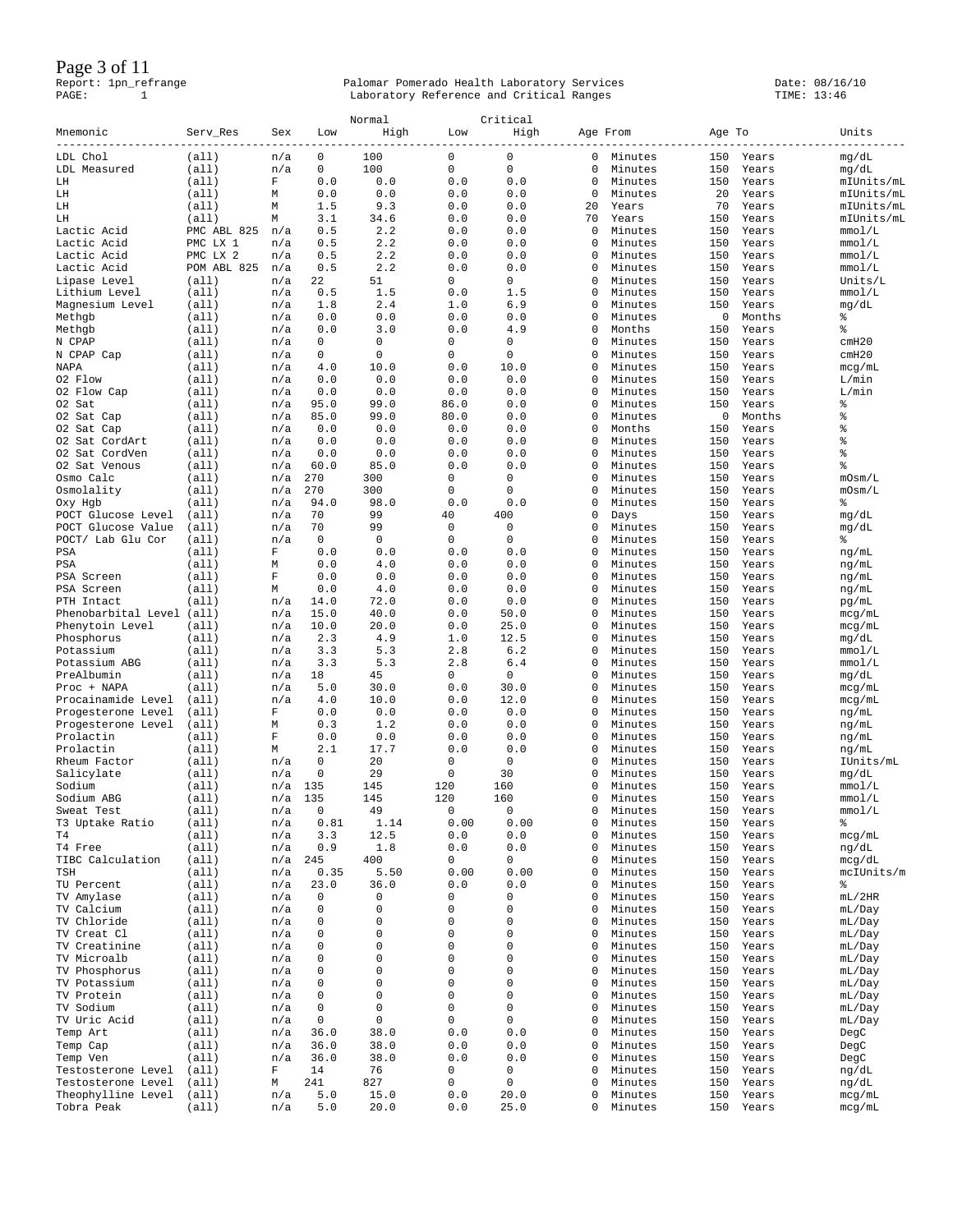### Page 4 of 11

|                                   |                |            |                              | Normal      |                     | Critical            |               |                    |            |                 |                           |
|-----------------------------------|----------------|------------|------------------------------|-------------|---------------------|---------------------|---------------|--------------------|------------|-----------------|---------------------------|
| Mnemonic<br>--------              | Serv_Res       | Sex        | Low                          | High        | Low                 | High                |               | Age From           | Age To     |                 | Units                     |
| Tobra Random                      | (all)          | n/a        | 0.0                          | 0.0         | 0.0                 | 25.0                | 0             | Minutes            | 150        | Years           | mcg/mL                    |
| Tobra Trough<br>Total Protein     | (all)<br>(a11) | n/a        | 0.0<br>6.0                   | 2.0<br>8.0  | 0.0<br>0.0          | 2.0<br>0.0          | $\Omega$<br>0 | Minutes            | 150<br>150 | Years           | mcg/mL                    |
| Transferrn                        | (all)          | n/a<br>F   | 192                          | 382         | 0                   | 0                   | 0             | Minutes<br>Minutes | 150        | Years<br>Years  | g/dL<br>mg/dL             |
| Transferrn                        | (a11)          | М          | 180                          | 329         | 0                   | 0                   | 0             | Minutes            | 150        | Years           | mg/dL                     |
| Triglyceride                      | (all)          | n/a        | 0                            | 150         | 0                   | 0                   | 0             | Minutes            | 150        | Years           | mg/dL                     |
| Troponin                          | (all)          | n/a        | 0.0                          | 0.5         | 0.0                 | 0.0                 | 0             | Minutes            | 150        | Years           | ng/mL                     |
| U Alcohol<br>U Benzo              | (all)<br>(a11) | n/a<br>n/a | $\mathbf{0}$<br>$\mathbf{0}$ | 10<br>0     | $\mathbf 0$<br>0    | $\mathbf{0}$<br>0   | 0<br>0        | Minutes<br>Minutes | 150<br>150 | Years<br>Years  | mg/dL                     |
| U Calcium                         | (all)          | n/a        | 0.0                          | 0.0         | 0.0                 | 0.0                 | 0             | Minutes            | 150        | Years           | mg/dL                     |
| U Chloride                        | (all)          | n/a        | 0                            | 0           | 0                   | 0                   | 0             | Minutes            | 150        | Years           | mmol/L                    |
| U Creatinine                      | (all)          | n/a        | 0.0                          | 0.0         | 0.0                 | 0.0                 | 0             | Minutes            | 150        | Years           | mg/dL                     |
| U Microalbumin                    | (all)          | n/a        | 0.0                          | 0.0         | 0.0                 | 0.0                 | 0             | Minutes            | 150        | Years           | mg/dL                     |
| U Osmolality                      | (a11)<br>(a11) | n/a<br>n/a | 50<br>0.0                    | 1400<br>0.0 | 0<br>0.0            | $\mathbf 0$<br>0.0  | 0<br>0        | Minutes<br>Minutes | 150<br>150 | Years<br>Years  | mOsm/L                    |
| U Phosphorus<br>U Potassium       | (all)          | n/a        | 0.0                          | 0.0         | 0.0                 | 0.0                 | 0             | Minutes            | 150        | Years           | mg/dL<br>mmol/L           |
| U Protein Quant                   | (all)          | n/a        | 0                            | 0           | 0                   | $\mathbf 0$         | 0             | Minutes            | 150        | Years           | mg/dL                     |
| U Sodium                          | (all)          | n/a        | $\mathbf 0$                  | 0           | $\mathbf 0$         | $\mathbf 0$         | 0             | Minutes            | 150        | Years           | mmol/L                    |
| U Uric Acid                       | (all)          | n/a        | 0.0                          | 0.0         | 0.0                 | 0.0                 | 0             | Minutes            | 150        | Years           | mg/dL                     |
| U24 Calcium                       | (all)          | n/a        | 100                          | 300         | 0                   | $\mathbf{0}$        | 0             | Minutes            | 150        | Years           | mg/Day                    |
| U24 Chloride<br>U24 Creat         | (all)<br>(all) | n/a<br>n/a | 110<br>1.0                   | 250<br>2.0  | $\mathbf 0$<br>0.0  | $\mathbf 0$<br>0.0  | 0<br>0        | Minutes<br>Minutes | 150<br>150 | Years<br>Years  | mmol/Day<br>$q$ Day       |
| U24 Creatinine                    | (a11)          | n/a        | 0.8                          | 2.0         | 0.0                 | 0.0                 | 0             | Minutes            | 150        | Years           | g/Day                     |
| U24 Microalb                      | (all)          | n/a        | 2                            | 30          | 0                   | 0                   | 0             | Minutes            | 150        | Years           | mcq/Day                   |
| U24 Phosphorus                    | (all)          | n/a        | 0.4                          | 1.3         | 0.0                 | 0.0                 | 0             | Minutes            | 150        | Years           | g/Day                     |
| U24 Potassium                     | (all)          | n/a        | 26                           | 123         | 0                   | 0                   | 0             | Minutes            | 150        | Years           | mmol/Day                  |
| U24 Protein                       | (all)          | n/a        | $\mathbf 0$                  | 150         | 0                   | 0                   | $\Omega$      | Minutes            | 150        | Years           | mg/Day                    |
| U24 Sodium                        | (all)          | n/a        | 27                           | 287         | 0                   | 0                   | 0             | Minutes            | 150        | Years           | mmol/Day                  |
| U24 Uric Acid<br>U2hr Amylase     | (a11)<br>(all) | n/a<br>n/a | 250<br>1                     | 750<br>17   | 0<br>0              | 0<br>0              | 0<br>$\Omega$ | Minutes<br>Minutes | 150<br>150 | Years<br>Years  | mg/Day<br>Units/hr        |
| UMicroalb/Creat                   | (all)          | n/a        | 0.0                          | 30.0        | 0.0                 | 0.0                 | 0             | Minutes            | 150        | Years           | mcg/mg                    |
| Ur Amylase                        | (all)          | n/a        | 0                            | 0           | 0                   | $\mathbf{0}$        | 0             | Minutes            | 150        | Years           | Units/L                   |
| Ur BSA                            | (all)          | n/a        | 0.0                          | 0.0         | 0.0                 | 0.0                 | 0             | Minutes            | 150        | Years           | m2                        |
| Ur Calcium                        | (all)          | n/a        | 0.0                          | 0.0         | 0.0                 | 0.0                 | 0             | Minutes            | 150        | Years           | mg/dL                     |
| Ur Chloride                       | (all)          | n/a        | $\circ$                      | 0           | 0                   | 0                   | 0             | Minutes            | 150        | Years           | mmol/L                    |
| Ur Creat<br>Ur Height             | (all)<br>(a11) | n/a<br>n/a | 0.0<br>$\mathbf{0}$          | 0.0<br>0    | 0.0<br>0            | 0.0<br>$\mathbf{0}$ | 0<br>0        | Minutes<br>Minutes | 150<br>150 | Years<br>Years  | mg/dL<br>inch             |
| Ur Microalb                       | (all)          | n/a        | 0                            | 20          | 0                   | $\mathbf 0$         | 0             | Minutes            | 150        | Years           | mcg/min                   |
| Ur Phosphorus                     | (all)          | n/a        | 0.0                          | 0.0         | 0.0                 | 0.0                 | 0             | Minutes            | 150        | Years           | mg/dL                     |
| Ur Potassium                      | (a11)          | n/a        | 0.0                          | 0.0         | 0.0                 | 0.0                 | 0             | Minutes            | 150        | Years           | mmol/L                    |
| Ur Protein                        | (all)          | n/a        | $\mathbf{0}$                 | 0           | 0                   | $\mathbf{0}$        | 0             | Minutes            | 150        | Years           | mg/dL                     |
| Ur Sodium                         | (all)          | n/a        | $\mathbf 0$                  | 0           | 0                   | $\mathbf 0$         | 0             | Minutes            | 150        | Years           | mmol/L                    |
| Ur Uric Acid<br>Ur Weight         | (a11)<br>(all) | n/a<br>n/a | 0.0<br>$\mathbf{0}$          | 0.0<br>0    | 0.0<br>0            | 0.0<br>$\mathbf{0}$ | 0<br>0        | Minutes<br>Minutes | 150<br>150 | Years<br>Years  | mg/dL<br>lb               |
| Uric Acid                         | (all)          | n/a        | 1.2                          | 7.5         | 0.0                 | 0.0                 | 0             | Minutes            | 150        | Years           | mg/dL                     |
| VT CPAP                           | (all)          | n/a        | 0                            | 0           | 0                   | 0                   | 0             | Minutes            | 150        | Years           | cmH20                     |
| VT CPAP Cap                       | (all)          | n/a        | 0                            | 0           | 0                   | 0                   | 0             | Minutes            | 150        | Years           | cmH20                     |
| VT PCV                            | (a11)          | n/a        | 0                            | 0           | 0                   | 0                   | 0             | Minutes            | 150        | Years           | cmH20                     |
| VT PCV Cap                        | (a11)          | n/a        | $\mathbf 0$                  | 0           | 0                   | $\mathbf 0$         | 0             | Minutes            | 150        | Years           | cmH20                     |
| VT PEEP<br>VT PS                  | (all)<br>(a11) | n/a<br>n/a | 0.0<br>0                     | 0.0<br>0    | 0.0<br>0            | 0.0<br>0            | 0<br>0        | Minutes<br>Minutes | 150<br>150 | Years<br>Years  | cmH20<br>cmH20            |
| VT PS Cap                         | (all)          | n/a        | $\mathbf{0}$                 | 0           | 0                   | $\mathbf 0$         | 0             | Minutes            | 150        | Years           | cmH20                     |
| VT Peep Cap                       | (all)          | n/a        | 0.0                          | 0.0         | 0.0                 | 0.0                 | 0             | Minutes            | 150        | Years           | cmH20                     |
| VT Rate                           | (all)          | n/a        | 0                            | 0           | 0                   | 0                   | 0             | Minutes            | 150        | Years           | /min                      |
| VT Rate Cap                       | (all)          | n/a        | 0                            | 0           | $\mathsf{O}\xspace$ | $\mathsf 0$         | 0             | Minutes            | 150        | Years           | /min                      |
| VT Vol                            | (a11)          | n/a        | 0                            | 0           | $\mathsf{O}\xspace$ | $\mathsf 0$         | 0             | Minutes            | 150        | Years           | cm3                       |
| VT Vol Cap<br>Valproic Acid Level | (all)<br>(all) | n/a<br>n/a | 0<br>50                      | 0<br>150    | 0<br>0              | $\mathsf 0$<br>200  | 0<br>0        | Minutes<br>Minutes | 150<br>150 | Years<br>Years  | cm <sub>3</sub><br>mcg/mL |
| Vanco Peak                        | (all)          | n/a        | 18.0                         | 30.0        | 0.0                 | 50.0                | 0             | Minutes            | 150        | Years           | mcg/mL                    |
| Vanco Random                      | (all)          | n/a        | 0.0                          | 0.0         | 0.0                 | 50.0                | 0             | Minutes            | 150        | Years           | mcg/mL                    |
| Vanco Trough                      | (all)          | n/a        | 10.0                         | 20.0        | 0.0                 | 25.0                | 0             | Minutes            | 150        | Years           | mcg/mL                    |
| Vitamin B12                       | (all)          | n/a        | 211                          | 911         | 0                   | 0                   | 0             | Minutes            | 150        | Years           | pg/dL                     |
| pCO2 Art                          | (all)          | n/a        | 35                           | 45          | 21                  | 59                  | 0             | Minutes            | 0          | Months          | mmHg                      |
| pCO2 Art<br>pCO2 Cap              | (all)<br>(all) | n/a<br>n/a | 35<br>41                     | 45<br>51    | 0<br>0              | 60<br>64            | 0<br>0        | Months<br>Minutes  | 150<br>0   | Years<br>Months | mmHg<br>mmHg              |
| pCO2 Cap                          | (all)          | n/a        | 0                            | 0           | 0                   | 0                   | 0             | Months             | 150        | Years           | mmHg                      |
| pCO2 CordArt                      | (all)          | n/a        | 45                           | 65          | 0                   | 74                  | 0             | Minutes            | 0          | Months          | mmHg                      |
| pCO2 CordArt                      | (all)          | n/a        | 0                            | 0           | 0                   | $\mathbb O$         | 0             | Months             | 150        | Years           | mmHg                      |
| pCO2 CordVen                      | (all)          | n/a        | 35                           | 50          | 0                   | 75                  | 0             | Minutes            | 0          | Months          | mmHg                      |
| pCO2 CordVen                      | (all)          | n/a        | $\mathbf 0$                  | 0           | $\mathsf 0$         | $\mathbf 0$         | 0             | Months             | 150        | Years           | mmHg                      |
| pCO2 Venous                       | (all)          | n/a        | 41                           | 51<br>7.45  | 25<br>7.26          | 60                  | 0<br>0        | Minutes            | 150        | Years<br>Months | mmHg                      |
| pH Art<br>pH Art                  | (all)<br>(all) | n/a<br>n/a | 7.35<br>7.35                 | 7.45        | 7.20                | 7.59<br>7.59        | 0             | Minutes<br>Months  | 0<br>150   | Years           |                           |
| pH Cap                            | (all)          | n/a        | 7.31                         | 7.41        | 7.21                | 7.49                | 0             | Minutes            | 0          | Months          |                           |
| pH Cap                            | (all)          | n/a        | 0.00                         | 0.00        | 0.00                | 0.00                | 0             | Months             | 150        | Years           |                           |
| pH CordArt                        | (all)          | n/a        | 7.16                         | 7.25        | 7.16                | 7.49                | 0             | Minutes            | 0          | Months          |                           |
| pH CordArt                        | (all)          | n/a        | 0.00                         | 0.00        | 0.00                | 0.00                | 1             | Weeks              | 150        | Years           |                           |
| pH CordVen                        | (all)          | n/a        | 7.16                         | 7.36        | 7.15                | 7.50                | 0             | Minutes            |            | 0 Months        |                           |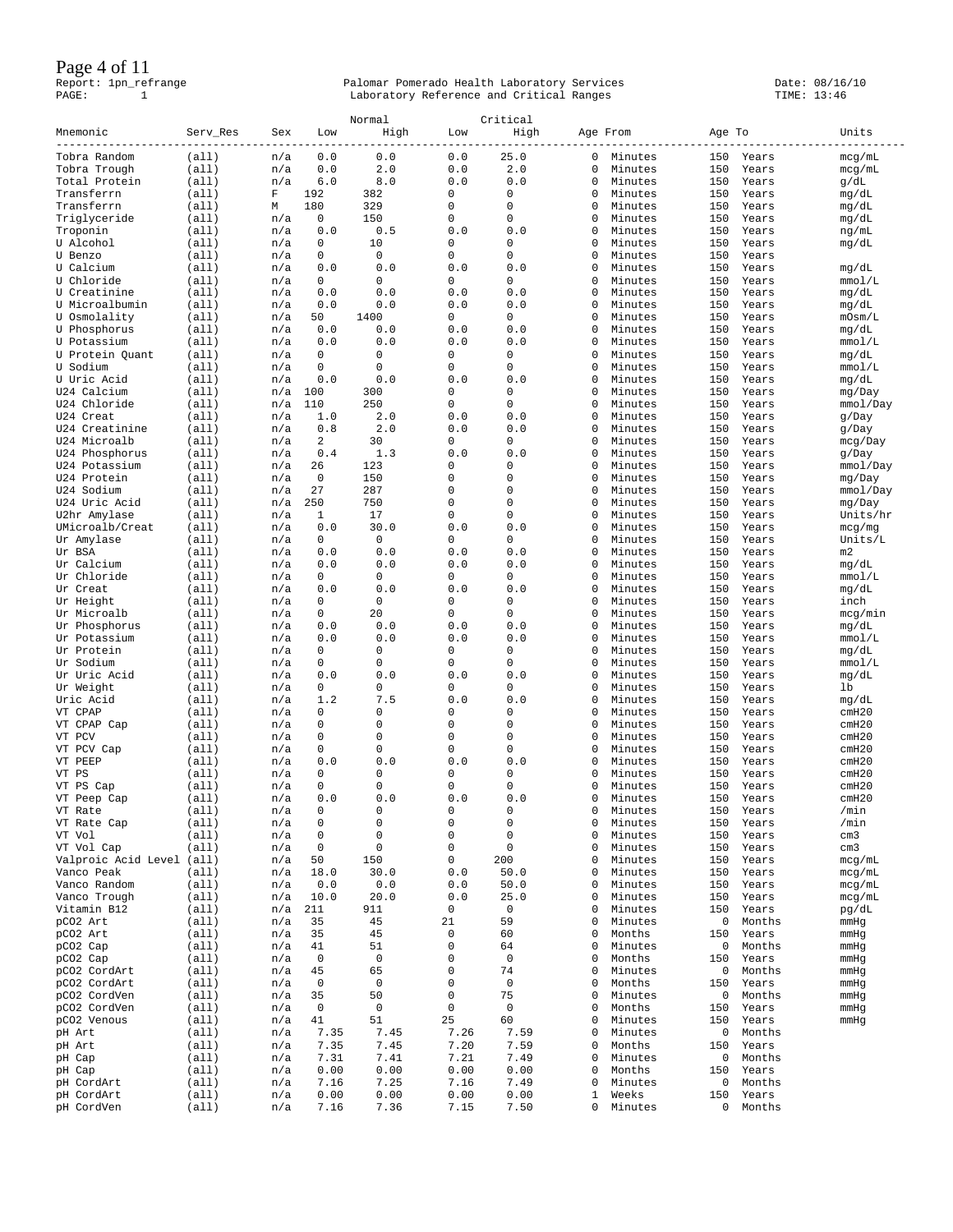Page 5 of 11

|                 |                  |             |          | Normal      |             | Critical                   |          |         |        |           |                        |
|-----------------|------------------|-------------|----------|-------------|-------------|----------------------------|----------|---------|--------|-----------|------------------------|
| Mnemonic        | Serv_Res         | Sex         | Low      | High        | Low         | High                       | Age From |         | Age To |           | Units                  |
| pH CordVen      | (all)            | n/a         | 0.00     | 0.00        | 0.00        | 0.00                       | 0        | Months  | 150    | Years     |                        |
| pH Ven          | (all)            | n/a         | 7.38     | 7.46        | 7.20        | 7.55                       | 0        | Minutes | 150    | Years     |                        |
| pH Venous       | (a11)            | n/a         | 7.31     | 7.41        | 7.21        | 7.60                       | 0        | Minutes | 150    | Years     |                        |
|                 | (a11)            |             | 60       | 100         | 46          | 199                        | 0        | Minutes | 0      | Months    |                        |
| pO2 Art         |                  | n/a         |          |             |             |                            |          |         |        |           | mmHg                   |
| p02 Art         | (a11)            | n/a         | 74       | 108         | 50          | 0                          | 0        | Months  | 150    | Years     | mmHg                   |
| pO2 Cap         | (a11)            | n/a         | 35       | 45          | 35          | 0                          | 0        | Minutes | 0      | Months    | mmHg                   |
| pO2 Cap         | (all)            | n/a         | 0        | 0           | 0           | 0                          | $\Omega$ | Months  | 150    | Years     | mmHg                   |
| p02 CordArt     | (a11)            | n/a         | 11       | 23          | 0           | 0                          | 0        | Minutes | 0      | Months    | mmHg                   |
| p02 CordArt     | (a11)            | n/a         | 0        | 0           | 0           | 0                          | 0        | Months  | 150    | Years     | mmHg                   |
| p02 CordVen     | (a11)            | n/a         | 24       | 72          | 0           | 0                          | 0        | Minutes | 0      | Months    | mmHg                   |
| p02 CordVen     | (a11)            | n/a         | 0        | 0           | 0           | $\mathbf 0$                | 0        | Months  | 150    | Years     | mmHg                   |
| p02 Venous      | (a11)            | n/a         | 35       | 40          | 0           | $\mathbf 0$                | 0        | Minutes | 150    | Years     | mmHg                   |
|                 |                  |             |          |             | $- - - - -$ |                            |          |         |        |           |                        |
| APTT            | PMC Coag Man n/a |             | 24.3     | 35.5        | 0.0         | Coagulation $---$<br>150.0 | 0        | Minutes | 150    | Years     | sec                    |
| APTT            | POM Coag Man n/a |             | 24.0     | 36.0        | 0.0         | 150.0                      | 0        | Minutes | 150    | Years     | sec                    |
| D-Dimer         | (all)            | n/a         | 0        | 278         | 0           | 0                          | 0        | Minutes | 150    | Years     | ng/mL                  |
| FDP             | (a11)            | n/a         | 0        | 0           | 0           | $\mathbf 0$                | 0        | Minutes | 150    | Years     | mcg/mL                 |
|                 |                  |             |          |             |             |                            |          |         |        |           |                        |
| Fibrinogen      | (all)            | n/a         | 195      | 470         | 0           | 0                          | 0        | Minutes | 150    | Years     | mg/dL                  |
| INR             | PMC Advance n/a  |             | 0.0      | 0.0         | 0.0         | 4.0                        | $\Omega$ | Minutes | 150    | Years     |                        |
| <b>INR</b>      | PMC Futura 1     | n/a         | 0.0      | 0.0         | 0.0         | 4.0                        | $\Omega$ | Minutes | 150    | Years     |                        |
| INR             | POM ACL 3000     | n/a         | 0.0      | 0.0         | 0.0         | 4.0                        | 0        | Minutes | 150    | Years     |                        |
| INR             | POM Advance      | n/a         | 0.0      | 0.0         | 0.0         | 4.0                        | 0        | Minutes | 150    | Years     |                        |
| On Coumadin:Y/N | (a11)            | n/a         | 0        | 0           | 0           | 0                          | 0        | Minutes | 150    | Years     |                        |
| P2Y12 %         | (a11)            | n/a         | 0        | 19          | 0           | 0                          | 0        | Minutes | 150    | Years     | နွ                     |
|                 |                  |             | 0        | 0           | 0           | 0                          | 0        | Minutes | 150    |           |                        |
| PF ASPIRIN      | (a11)            | n/a         |          |             |             |                            |          |         |        | Years     | ARU                    |
| PF BASE         | (a11)            | n/a         | 194      | 418         | 0           | 0                          | 0        | Minutes | 150    | Years     | <b>BASE PRU</b>        |
| PF P2Y12        | (a11)            | n/a         | 194      | 418         | 0           | $\mathbf 0$                | 0        | Minutes | 150    | Years     | PRU                    |
| PFA ADP         | (a11)            | n/a         | 53       | 113         | 0           | 0                          | $\Omega$ | Minutes | 150    | Years     | sec                    |
| PFA EPI         | (a11)            | n/a         | 65       | 186         | 0           | $\mathbf 0$                | 0        | Minutes | 150    | Years     | sec                    |
| PT              | PMC Advance      | n/a         | 9.9      | 12.9        | $0.0$       | 35.0                       | $\Omega$ | Minutes | 150    | Years     | sec                    |
| PT              | PMC Futura 1 n/a |             | 9.9      | 12.9        | 0.0         | 35.0                       | $\Omega$ | Minutes | 150    | Years     | sec                    |
|                 |                  |             |          |             |             |                            |          |         |        |           |                        |
| PТ              | POM ACL 3000 n/a |             | 10.2     | 13.0        | 0.0         | 35.0                       | 0        | Minutes | 150    | Years     | sec                    |
| PT              | POM Advance      | n/a         | 10.2     | 13.0        | 0.0         | 35.0                       | 0        | Minutes | 150    | Years     | sec                    |
| PT 1:1 Interp   | (a11)            | n/a         | 0.0      | 0.0         | 0.0         | 0.0                        | 0        | Minutes | 150    | Years     |                        |
| PT 1:1 Interp   | PMC Coag Man n/a |             | 0.0      | 0.0         | 0.0         | 0.0                        | 0        | Minutes | 150    | Years     |                        |
| PT 1:1 Interp   | POM Coag Man n/a |             | 0.0      | 0.0         | 0.0         | 0.0                        | $\Omega$ | Minutes | 150    | Years     |                        |
| PT 1:1 Mix      | PMC Coag Man n/a |             | 9.9      | 12.9        | 0.0         | 35.0                       | 0        | Minutes | 150    | Years     | sec                    |
| PT 1:1 Mix      | POM Coag Man n/a |             | 10.2     | 13.0        | 0.0         | 35.0                       | 0        | Minutes | 150    | Years     | sec                    |
| PTT             | PMC Advance n/a  |             | 24.3     | 35.5        | 0.0         | 150.0                      | 0        | Minutes | 150    | Years     | sec                    |
|                 |                  |             | 24.3     | 35.5        | 0.0         | 150.0                      | 0        | Minutes | 150    |           |                        |
| PTT             | PMC Futura 1 n/a |             |          |             |             |                            |          |         |        | Years     | sec                    |
| PTT             | POM ACL 3000 n/a |             | 24.0     | 36.0        | 0.0         | 150.0                      | $\Omega$ | Minutes | 150    | Years     | sec                    |
| PTT             | POM Advance n/a  |             | 24.0     | 36.0        | 0.0         | 150.0                      | 0        | Minutes | 150    | Years     | sec                    |
| PTT 1:1 Interp  | PMC Coag Man n/a |             | 0        | 0           | 0           | 0                          | $\Omega$ | Minutes | 150    | Years     |                        |
| PTT 1:1 Interp  | POM Coag Man n/a |             | 0        | 0           | 0           | $\mathbf 0$                | 0        | Minutes | 150    | Years     |                        |
| PTT 1:1 Mix     | PMC Coag Man n/a |             | 24.3     | 35.5        | 0.0         | 150.0                      | 0        | Minutes | 150    | Years     | sec                    |
| PTT 1:1 Mix     | POM Coag Man n/a |             | 24.0     | 36.0        | 0.0         | 150.0                      | 0        | Minutes | 150    | Years     | sec                    |
| PTT 1:1 Mix 1Hr | PMC Coag Man n/a |             | 24.3     | 35.5        | 0.0         | 150.0                      | 0        | Minutes | 150    | Years     | sec                    |
| PTT 1:1 Mix 1Hr | POM Coag Man n/a |             | 24.0     | 36.0        | 0.0         | 150.0                      | $\Omega$ | Minutes | 150    | Years     |                        |
|                 |                  |             |          |             |             |                            |          |         |        |           | sec                    |
| Protime         | PMC Coag Man n/a |             | 9.9      | 12.9        | 0.0         | 35.0                       | 0        | Minutes | 150    | Years     | sec                    |
| Protime         | POM Coag Man n/a |             | 10.2     | 13.0        | 0.0         | 35.0                       | $\Omega$ | Minutes | 150    | Years     | sec                    |
|                 |                  |             |          |             |             | $---$ Hematology $---$     |          |         |        |           |                        |
| % AbnormalSperm | (all)            | F           | $\Omega$ | 0           | 0           | $\mathbf{0}$               | 0        | Minutes |        | 150 Years | 含                      |
| % AbnormalSperm | (a11)            | M           | 0        | 30          | 0           | 0                          | 0        | Minutes | 150    | Years     | ి                      |
| % ImmatureSperm | (a11)            | $\mathbf F$ | 0        | $\mathsf 0$ | 0           | $\mathsf 0$                | 0        | Minutes | 150    | Years     | န္စ                    |
| % ImmatureSperm | (all)            | М           | 0        | 4           | 0           | 0                          | $\Omega$ | Minutes | 150    | Years     | န္                     |
| % Malaria       | (all)            | n/a         | 0.0      | 0.0         | 0.0         | 0.0                        | 0        | Minutes | 150    | Years     | နွ                     |
| % Motile Sperm  |                  | $\mathbf F$ | 0        | 0           | 0           | $\mathbf 0$                | 0        | Minutes |        |           | န္စ                    |
|                 | (all)            |             |          |             |             |                            |          |         | 150    | Years     |                        |
| % Motile Sperm  | (all)            | М           | 60       | 100         | 0           | $\mathbf 0$                | $\Omega$ | Minutes | 150    | Years     | 含                      |
| (WBCP)          | (all)            | n/a         | 9.0      | 29.0        | 1.0         | 0.0                        | 0        | Minutes | 6      | Days      | $X$ 10 $^{\circ}3/mm3$ |
| (WBCP)          | (all)            | n/a         | 5.0      | 21.0        | 1.0         | 0.0                        | 6        | Days    | 30     | Days      | $X$ 10 $^{\circ}3/mm3$ |
| (WBCP)          | (a11)            | n/a         | 6.0      | 14.0        | 1.0         | 0.0                        | 30       | Days    | 23     | Months    | $X$ 10 $^{\circ}3/mm3$ |
| (WBCP)          | (all)            | n/a         | 4.0      | 12.0        | 1.0         | 0.0                        | 23       | Months  | 10     | Years     | $X$ 10 $^{\circ}3/mm3$ |
| (WBCP)          | (all)            | n/a         | 4.0      | 10.5        | 1.0         | 0.0                        | 10       | Years   | 150    | Years     | $X$ 10 $^{\circ}3/mm3$ |
| ATL             | (all)            |             | 5        | 20          | 0           | $\mathbf 0$                | 0        | Minutes | 6      | Days      | န္စ                    |
|                 |                  | n/a         |          |             |             |                            |          |         |        |           |                        |
| ATL             | (all)            | n/a         | 0        | 10          | 0           | $\mathsf 0$                | 6        | Days    | 150    | Years     | န္စ                    |
| Anisocytosis    | (all)            | n/a         | 0.00     | 0.00        | 0.00        | 0.00                       | 0        | Minutes | 150    | Years     |                        |
| BF Basophil     | (all)            | n/a         | 0        | 0           | 0           | 0                          | 0        | Minutes | 150    | Years     | ి                      |
| BF Eosinophil   | (all)            | n/a         | 0        | 0           | 0           | 0                          | 0        | Minutes | 150    | Years     | š                      |
| BF Histiocyte   | (all)            | n/a         | 0        | 0           | 0           | 0                          | 0        | Minutes | 150    | Years     | န္စ                    |
| BF Lymphocyte   | (all)            | n/a         | 0        | 0           | 0           | 0                          | 0        | Minutes | 150    | Years     | ి                      |
|                 |                  |             | 0        | 0           | 0           | 0                          | 0        |         |        |           | š                      |
| BF Macrophage   | (all)            | n/a         |          |             |             |                            |          | Minutes | 150    | Years     |                        |
| BF Malignant    | (all)            | n/a         | 0        | $\mathbf 0$ | 0           | 0                          | 0        | Minutes | 150    | Years     | န္စ                    |
| BF Mast         | (all)            | n/a         | 0        | 0           | 0           | 0                          | $\Omega$ | Minutes | 150    | Years     | š                      |
| BF Meso         | (all)            | n/a         | 0        | 0           | 0           | 0                          | $\Omega$ | Minutes | 150    | Years     | န္                     |
| BF Monocyte     | (a11)            | n/a         | 0        | $\mathbf 0$ | 0           | 0                          | 0        | Minutes | 150    | Years     | š                      |
| BF Mononuclear  | (all)            | n/a         | 0        | 0           | 0           | 0                          | 0        | Minutes | 150    | Years     | š                      |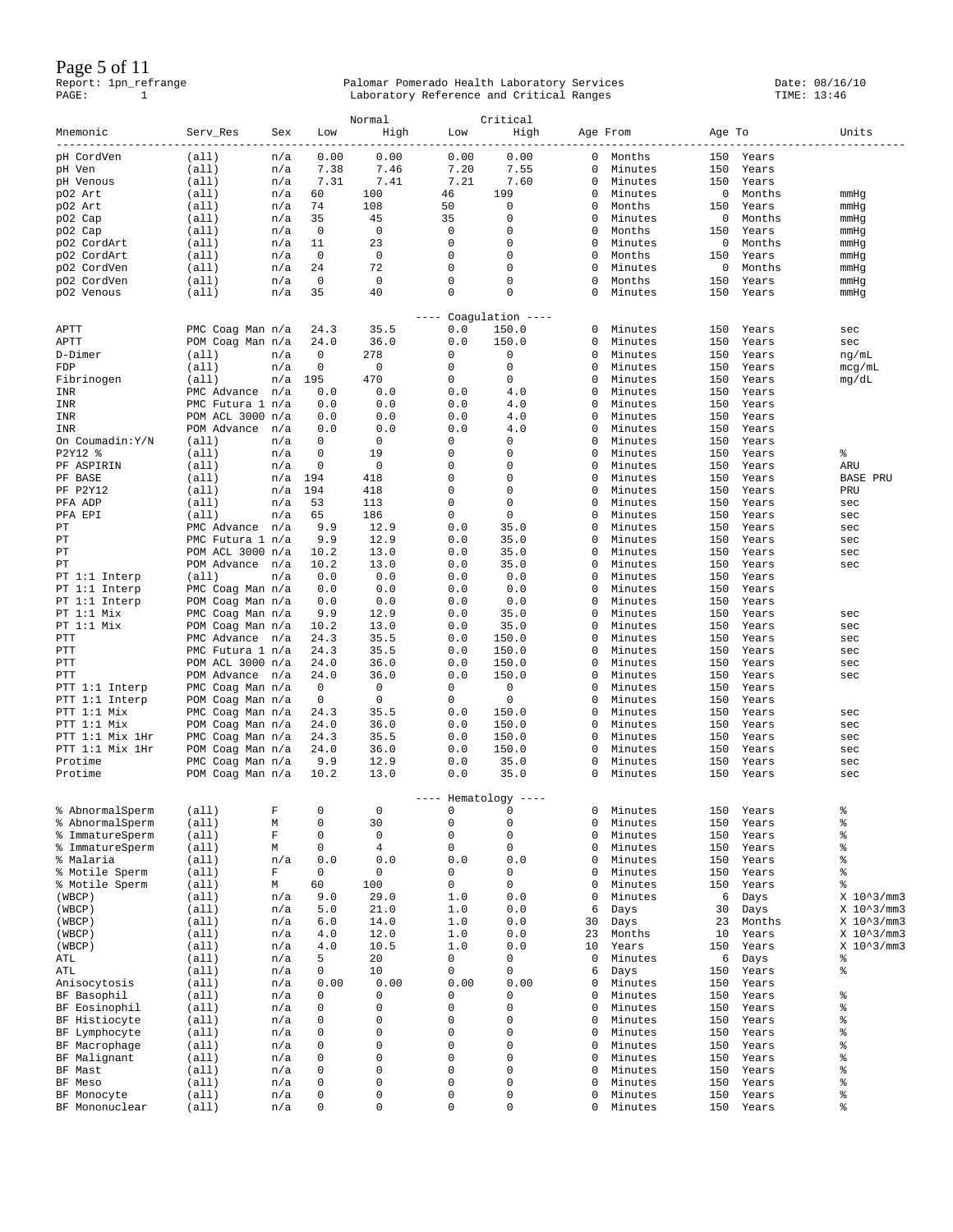### Page 6 of 11

|                 |                  |             |          | Normal                  |             | Critical    |             |         |        |        |                         |
|-----------------|------------------|-------------|----------|-------------------------|-------------|-------------|-------------|---------|--------|--------|-------------------------|
| Mnemonic        | Serv_Res         | Sex         | Low      | High                    | Low         | High        | Age From    |         | Age To |        | Units                   |
| BF NRBC         | (all)            | n/a         | 0        | $\mathbf 0$             | $\mathbf 0$ | $\mathbf 0$ | 0           | Minutes | 150    | Years  | နွ                      |
| BF RBC          | (all)            | n/a         | 0        | $\mathbf 0$             | $\mathbf 0$ | $\mathbf 0$ | 0           | Minutes | 150    | Years  | /mm3                    |
| BF Segs         | (a11)            | n/a         | 0        | 0                       | $\mathbf 0$ | 0           | 0           | Minutes | 150    | Years  | ႜ                       |
|                 | (all)            | n/a         | 1.000    | 1.030                   | 0.000       | 0.000       | 0           | Minutes | 150    | Years  |                         |
| BF Spec Grav    |                  |             |          | 0.0                     | 0.0         | 0.0         | 0           | Minutes | 150    |        |                         |
| BF Tot Vol      | (all)            | n/a         | 0.0      |                         |             |             |             |         |        | Years  | mL                      |
| BF WBC          | (a11)            | n/a         | 0        | 0                       | 0           | 0           | $\Omega$    | Minutes | 150    | Years  | /mm3                    |
| Band            | (a11)            | n/a         | 0        | 15                      | $\mathbf 0$ | $\mathbf 0$ | 0           | Minutes | 6      | Days   | နွ                      |
| Band            | (all)            | n/a         | 0        | 10                      | $\mathbf 0$ | $\Omega$    | 6           | Days    | 150    | Years  | å                       |
| Basophil        | (a11)            | n/a         | 0        | $\overline{\mathbf{c}}$ | $\mathbf 0$ | 0           | 0           | Minutes | 16     | Years  | နွ                      |
| Basophil        | (all)            | n/a         | 0        | $\mathbf{1}$            | $\mathbf 0$ | $\mathbf 0$ | 16          | Years   | 150    | Years  | နွ                      |
| Basophil        | PMC Hemo Man n/a |             | 0        | 2                       | $\mathbf 0$ | $\Omega$    | 0           | Minutes | 150    | Years  | å                       |
| Basophil        | POM Hemo Man n/a |             | 0        | 2                       | $\mathbf 0$ | 0           | $\mathbf 0$ | Minutes | 150    | Years  | å                       |
| Basophil Abs    | (all)            | n/a         | 0.0      | 0.2                     | 0.0         | 0.0         | 0           | Minutes | 150    | Years  | X 10^3/mm3              |
| Blast-like      | (a11)            | n/a         | 0        | $\mathbf 0$             | $\mathbf 0$ | $\mathbf 0$ | 0           | Minutes | 150    | Years  | နွ                      |
| Blasts          | (a11)            | n/a         | 0        | 0                       | $\mathbf 0$ | 0           | $\mathbf 0$ | Minutes | 150    | Years  | နွ                      |
| CSF Basophil    | (all)            | n/a         | 0        | 0                       | $\mathbf 0$ | 0           | $\mathbf 0$ | Minutes | 150    | Years  | နွ                      |
| CSF Eosinophil  | (all)            | n/a         | 0        | $\mathbf 0$             | $\mathbf 0$ | 0           | 0           | Minutes | 150    | Years  | နွ                      |
| CSF Lymphocyte  | (a11)            | n/a         | $\Omega$ | 80                      | $\mathbf 0$ | 0           | 0           | Minutes | 12     | Years  | နွ                      |
| CSF Lymphocyte  | (all)            | n/a         | 0        | 70                      | $\mathbf 0$ | 0           | 12          | Years   | 150    | Years  | နွ                      |
|                 |                  |             | $\Omega$ | 30                      | $\mathbf 0$ | 0           | $\Omega$    | Minutes | 150    |        | နွ                      |
| CSF Monocyte    | (a11)            | n/a         |          |                         |             |             |             |         |        | Years  |                         |
| CSF Mononuclear | (a11)            | n/a         | 0        | 30                      | $\mathbf 0$ | $\mathbf 0$ | 0           | Minutes | 150    | Years  | န့                      |
| CSF RBC         | (a11)            | n/a         | 0        | 10                      | $\mathbf 0$ | $\Omega$    | $\Omega$    | Minutes | 150    | Years  | /mm3                    |
| CSF Segs        | (a11)            | n/a         | $\Omega$ | 10                      | $\mathbf 0$ | 0           | $\Omega$    | Minutes | 150    | Years  | နွ                      |
| CSF<br>Tot Vol  | (all)            | n/a         | 0.0      | 0.0                     | 0.0         | 0.0         | 0           | Minutes | 150    | Years  | mL                      |
| CSF Tube #      | (a11)            | n/a         | 0        | 0                       | 0           | 0           | 0           | Minutes | 150    | Years  |                         |
| CSF WBC         | (a11)            | n/a         | 0        | 30                      | $\mathbf 0$ | 0           | $\Omega$    | Minutes | 1      | Years  | /mm3                    |
| WBC<br>CSF      | (all)            | n/a         | 0        | 20                      | $\mathbf 0$ | 0           | 1           | Years   | 4      | Years  | /mm3                    |
| CSF WBC         | (a11)            | n/a         | 0        | 10                      | $\mathbf 0$ | $\mathbf 0$ | 4           | Years   | 12     | Years  | /mm3                    |
| CSF WBC         | (a11)            | n/a         | 0        | 5                       | $\mathbf 0$ | $\Omega$    | 12          | Years   | 150    | Years  | /mm3                    |
| Cell Saver HCT  | (all)            | n/a         | 45.0     | 80.0                    | 0.0         | 0.0         | 0           | Minutes | 150    | Years  | နွ                      |
| Corrected WBC   | (a11)            | n/a         | 9.0      | 29.0                    | 1.0         | 0.0         | 0           | Minutes | 6      | Days   | $X$ 10 $^{\circ}3/mm3$  |
| Corrected WBC   | (all)            | n/a         | 5.0      | 21.0                    | 1.0         | 0.0         | 6           | Days    | 30     | Days   | $X$ 10 $^{\wedge}3/mm3$ |
| Corrected WBC   | (all)            | n/a         | 6.0      | 14.0                    | 1.0         | 0.0         | 30          | Days    | 23     | Months | $X$ 10 $^{\circ}3/mm3$  |
| Corrected WBC   | (a11)            | n/a         | 4.0      | 12.0                    | 1.0         | 0.0         | 23          | Months  | 10     | Years  | $X$ 10 $^{\circ}3/mm3$  |
| Corrected WBC   | (all)            | n/a         | 4.0      | 10.5                    | 1.0         | 0.0         | 10          | Years   | 150    | Years  | $X$ 10 $^{\circ}3/mm3$  |
| Eosinophil      | (all)            | n/a         | 0        | 6                       | $\mathbf 0$ | $\Omega$    | 0           | Minutes | 16     | Years  | နွ                      |
|                 |                  |             | 0        | 5                       | $\mathbf 0$ | 0           | 16          | Years   | 150    |        | နွ                      |
| Eosinophil      | (a11)            | n/a         | 0        | $\overline{4}$          | $\mathbf 0$ | 0           |             |         |        | Years  | နွ                      |
| Eosinophil      | PMC Hemo Man n/a |             | 0        | 4                       | $\mathbf 0$ | $\Omega$    | 0           | Minutes | 150    | Years  | နွ                      |
| Eosinophil      | POM Hemo Man n/a |             |          |                         |             |             | 0           | Minutes | 150    | Years  |                         |
| Eosinophil Abs  | (all)            | n/a         | 0.0      | 0.7                     | 0.0         | 0.0         | 0           | Minutes | 23     | Months | $X$ 10 $^{\wedge}3/mm3$ |
| Eosinophil Abs  | (all)            | n/a         | 0.0      | 0.5                     | 0.0         | 0.0         | 23          | Months  | 150    | Years  | $X$ 10 $^{\circ}3/mm3$  |
| Eosinophil Ct   | (a11)            | n/a         | 40       | 350                     | $\mathbf 0$ | $\mathbf 0$ | $\mathbf 0$ | Minutes | 150    | Years  | /mm3                    |
| Gastric Occ Bld | (a11)            | n/a         | 0        | 0                       | $\mathbf 0$ | 0           | $\mathbf 0$ | Minutes | 150    | Years  |                         |
| Hct             | (all)            | n/a         | 42.0     | 64.0                    | 19.8        | 64.0        | 0           | Minutes | 6      | Days   | နွ                      |
| Hct             | (a11)            | n/a         | 38.0     | 48.0                    | 19.8        | 64.0        | 6           | Days    | 30     | Days   | g                       |
| Hct             | (a11)            | n/a         | 32.0     | 42.0                    | 19.8        | 64.0        | 30          | Days    | 23     | Months | နွ                      |
| Hct             | (all)            | n/a         | 33.0     | 43.0                    | 19.8        | 64.0        | 23          | Months  | 10     | Years  | နွ                      |
| Hct             | (all)            | F           | 35.0     | 45.0                    | 19.8        | 70.0        | 10          | Years   | 18     | Years  | နွ                      |
| Hct             | (a11)            | F           | 37.5     | 46.8                    | 19.8        | 70.0        | 18          | Years   | 150    | Years  | နွ                      |
| Hct             | (all)            | М           | 36.0     | 47.0                    | 19.8        | 70.0        | 10          | Years   | 18     | Years  | å                       |
| Hct             | (a11)            | М           | 37.5     | 52.5                    | 19.8        | 70.0        | 18          | Years   | 150    | Years  | နွ                      |
| Hgb             | (all)            | n/a         | 14.0     | 22.0                    | 6.6         | 23.0        | 0           | Minutes | 6      | Days   | g/dL                    |
| Hgb             | (all)            | n/a         | 12.5     | 16.0                    | 6.6         | 23.0        | 6           | Days    | 30     | Days   | g/dL                    |
| Hgb             | (all)            | n/a         | 10.5     | 14.0                    | 6.6         | 23.0        | 30          | Days    | 23     | Months | g/dL                    |
| Hgb             | (a11)            | n/a         | 11.5     | 14.5                    | 6.6         | 23.0        | 23          | Months  | 10     | Years  | g/dL                    |
| Hgb             | (a11)            | F           | 12.0     | 15.0                    | 6.6         | 23.0        | 10          | Years   | 18     | Years  | g/dL                    |
| Hgb             | (a11)            | $\mathbf F$ | 12.5     | 15.6                    | 6.6         | 23.0        | 18          | Years   | 150    | Years  | g/dL                    |
| Hgb             | (all)            | М           | 12.5     | 16.1                    | 6.6         | 23.0        | 10          | Years   | 18     | Years  | g/dL                    |
| Hgb             | (all)            | М           | 12.5     | 17.5                    | 6.6         | 23.0        | 18          | Years   | 150    | Years  | g/dL                    |
| Hypochromia     | (all)            | n/a         | 0        | $\mathbf 0$             | $\mathbf 0$ | 0           | 0           | Minutes | 150    | Years  |                         |
|                 |                  |             | 0        | $\mathbf 0$             | $\mathsf 0$ | 0           | 0           | Minutes | 150    | Years  |                         |
| Internal QC     | (all)            | n/a         |          |                         | $\mathbf 0$ | 0           |             |         |        |        |                         |
| Lymphocyte      | (all)            | n/a         | 35       | 75                      |             |             | 0           | Minutes | 23     | Months | နွ                      |
| Lymphocyte      | (a11)            | n/a         | 30       | 68                      | $\mathbf 0$ | $\mathbf 0$ | 23          | Months  | 6      | Years  | နွ                      |
| Lymphocyte      | (all)            | n/a         | 20       | 50                      | $\mathbf 0$ | 0           | 6           | Years   | 16     | Years  | g                       |
| Lymphocyte      | (all)            | n/a         | 20       | 40                      | $\mathbf 0$ | $\mathbf 0$ | 16          | Years   | 150    | Years  | g                       |
| Lymphocyte      | PMC Hemo Man n/a |             | 10       | 50                      | $\mathbf 0$ | 0           | 0           | Minutes | 6      | Days   | g                       |
| Lymphocyte      | PMC Hemo Man n/a |             | 20       | 50                      | $\mathbf 0$ | $\mathbf 0$ | 6           | Days    | 30     | Days   | g                       |
| Lymphocyte      | PMC Hemo Man n/a |             | 30       | 60                      | $\mathbf 0$ | 0           | 30          | Days    | 23     | Months | g                       |
| Lymphocyte      | PMC Hemo Man n/a |             | 15       | 50                      | $\mathbf 0$ | 0           | 23          | Months  | 150    | Years  | g                       |
| Lymphocyte      | POM Hemo Man n/a |             | 10       | 50                      | $\mathbf 0$ | $\mathbf 0$ | 0           | Minutes | 6      | Days   | g                       |
| Lymphocyte      | POM Hemo Man n/a |             | 20       | 50                      | $\mathbf 0$ | 0           | 6           | Days    | 30     | Days   | နွ                      |
| Lymphocyte      | POM Hemo Man n/a |             | 30       | 60                      | $\mathbf 0$ | 0           | 30          | Days    | 23     | Months | န့                      |
| Lymphocyte      | POM Hemo Man n/a |             | 15       | 50                      | $\mathbf 0$ | 0           | 23          | Months  | 150    | Years  | န့                      |
| Lymphocyte Abs  | (all)            | n/a         | 2.0      | 8.9                     | 0.0         | 0.0         | $\mathbf 0$ | Minutes | 23     | Months | $X$ 10 $^{\circ}3/mm3$  |
| Lymphocyte Abs  | (all)            | n/a         | 2.0      | 5.8                     | $0.0$       | 0.0         | 23          | Months  | 6      | Years  | $X$ 10 $^{\circ}3/mm3$  |
| Lymphocyte Abs  | (all)            | n/a         | 1.5      | 4.0                     | 0.0         | 0.0         | 6           | Years   | 10     | Years  | $X$ 10 $^{\circ}3/mm3$  |
| Lymphocyte Abs  | (all)            | n/a         | 1.1      | 3.5                     | 0.0         | 0.0         | 10          | Years   | 16     | Years  | X 10^3/mm3              |
|                 |                  |             |          |                         |             |             |             |         |        |        |                         |
| Lymphocyte Abs  | (all)            | n/a         | 0.7      | 3.3                     | 0.0         | 0.0         | 16          | Years   | 150    | Years  | $X$ 10 $^{\sim}$ 3/mm3  |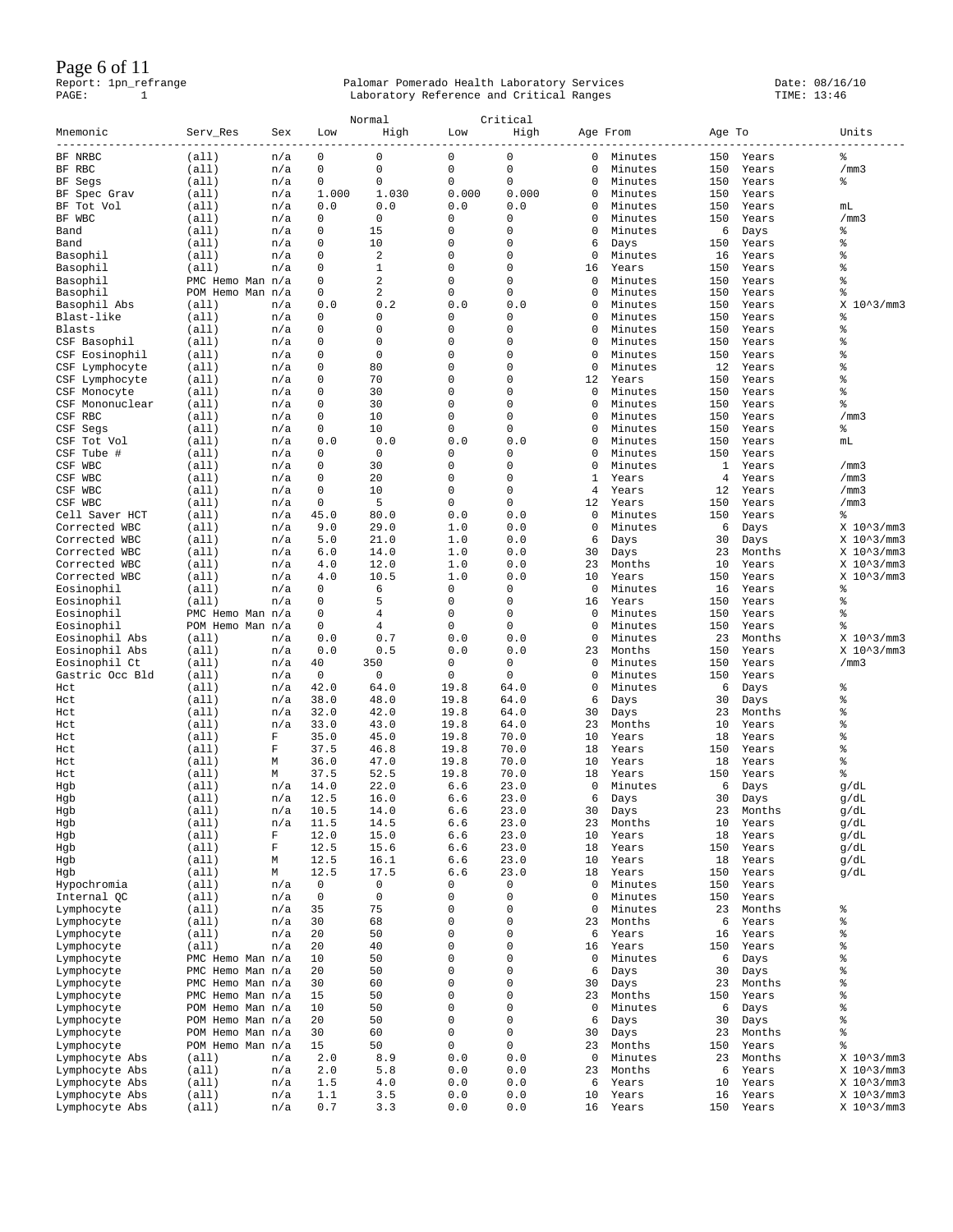Page 7 of 11

| Mnemonic             | Serv Res                  | Sex    | Low          | Normal<br>High | Low                                          | Critical<br>High |          | Age From       | Age To         |                | Units                                             |
|----------------------|---------------------------|--------|--------------|----------------|----------------------------------------------|------------------|----------|----------------|----------------|----------------|---------------------------------------------------|
| $- - - -$<br>MCH     | (a11)                     | n/a    | 33.0         | 39.0           | 0.0                                          | 0.0              | 0        | Minutes        | 30             | Days           | pg                                                |
| MCH                  | (a11)                     | n/a    | 24.0         | 30.0           | 0.0                                          | 0.0              | 30       | Days           | 23             | Months         | pg                                                |
| MCH                  | (a11)                     | n/a    | 25.0         | 31.0           | 0.0                                          | 0.0              | 23       | Months         | 10             | Years          | pg                                                |
| MCH                  | (a11)                     | n/a    | 26.0         | 32.0           | 0.0                                          | 0.0              | 10       | Years          | 18             | Years          | pg                                                |
| MCH                  | (a11)                     | n/a    | 27.0         | 31.0           | 0.0                                          | 0.0              | 18       | Years          | 150            | Years          | pg                                                |
| MCHC                 | (all)                     | n/a    | 32.0         | 36.5           | 0.0                                          | 0.0              | 0        | Minutes        | 150            | Years          | g/dL                                              |
| MCV                  | (a11)                     | n/a    | 102          | 115            | 0                                            | 0                | 0        | Minutes        | 30             | Days           | fL                                                |
| MCV                  | (a11)                     | n/a    | 72           | 88             | 0                                            | 0                | 30       | Days           | 23             | Months         | fL                                                |
| MCV                  | (all)                     | n/a    | 76           | 90             | 0                                            | 0                | 23       | Months         | 10             | Years          | fL                                                |
| MCV                  | (a11)                     | n/a    | 78           | 95             | 0                                            | 0                | 10       | Years          | 18             | Years          | fL                                                |
| MCV                  | (a11)                     | n/a    | 78           | 99             | 0                                            | 0                | 18       | Years          | 150            | Years          | fΓ                                                |
| MPV                  | (a11)                     | n/a    | 6.0          | 9.5            | 0.0                                          | 0.0              | 0        | Minutes        | 150            | Years          | fΓ                                                |
| Macrocytosis         | (a11)                     | n/a    | 0            | 0              | 0                                            | 0                | 0        | Minutes        | 150            | Years          |                                                   |
| Metamyelocyte        | (a11)                     | n/a    | 0            | 0              | 0                                            | $\Omega$         | 0        | Minutes        | 150            | Years          | နွ                                                |
| Microcytosis         | (a11)                     | n/a    | 0            | 0              | 0                                            | 0                | 0        | Minutes        | 150            | Years          |                                                   |
| Monocyte             | (a11)                     | n/a    | 5            | 15             | 0                                            | 0                | 0        | Minutes        | 23             | Months         | 含                                                 |
| Monocyte             | (a11)                     | n/a    | 4            | 14             | 0<br>0                                       | 0<br>$\Omega$    | 23       | Months         | 6              | Years          | 含<br>含                                            |
| Monocyte             | (all)                     | n/a    | 4<br>1       | 12<br>11       | 0                                            | 0                | 6<br>16  | Years<br>Years | 16<br>150      | Years          | 昙                                                 |
| Monocyte             | (a11)<br>PMC Hemo Man n/a | n/a    | 3            | 17             | 0                                            | 0                | 0        | Minutes        | 6              | Years          | 含                                                 |
| Monocyte             | PMC Hemo Man n/a          |        | 2            | 12             | 0                                            | $\Omega$         | 6        | Days           | 150            | Days<br>Years  | 昙                                                 |
| Monocyte<br>Monocyte | POM Hemo Man n/a          |        | 3            | 17             | 0                                            | 0                | 0        | Minutes        | 6              | Days           | 昙                                                 |
| Monocyte             | POM Hemo Man n/a          |        | 2            | 12             | 0                                            | 0                | 6        | Days           | 150            | Years          | 昙                                                 |
| Monocyte Abs         | (a11)                     | n/a    | 0.4          | 1.5            | 0.0                                          | 0.0              | 0        | Minutes        | 23             | Months         | $X$ 10 $^{\circ}3/mm3$                            |
| Monocyte Abs         | (a11)                     | n/a    | 0.3          | 1.0            | 0.0                                          | 0.0              | 23       | Months         | 16             | Years          | X 10^3/mm3                                        |
| Monocyte Abs         | (a11)                     | n/a    | 0.2          | 0.9            | 0.0                                          | 0.0              | 16       | Years          | 150            | Years          | $X$ 10 $^{\circ}3/mm3$                            |
| Myelocyte            | (a11)                     | n/a    | $\mathbf 0$  | 0              | 0                                            | 0                | 0        | Minutes        | 150            | Years          | ್ಠಿ                                               |
| NRBC                 | (all)                     | n/a    | 0            | 0              | 0                                            | 0                | 0        | Minutes        | 150            | Years          | /100 WBC                                          |
| Neutrophil           | (all)                     | n/a    | 15           | 55             | 0                                            | $\Omega$         | 0        | Minutes        | 23             | Months         | 昙                                                 |
| Neutrophil           | (a11)                     | n/a    | 25           | 60             | 0                                            | 0                | 23       | Months         | 6              | Years          | 含                                                 |
| Neutrophil           | (a11)                     | n/a    | 30           | 65             | 0                                            | 0                | 6        | Years          | 10             | Years          | 含                                                 |
| Neutrophil           | (a11)                     | n/a    | 35           | 75             | 0                                            | 0                | 10       | Years          | 16             | Years          | š                                                 |
| Neutrophil           | (a11)                     | n/a    | 45           | 70             | 0                                            | 0                | 16       | Years          | 150            | Years          | 昙                                                 |
| Neutrophil Abs       | (a11)                     | n/a    | 1.1          | 5.5            | 0.6                                          | 0.0              | 0        | Minutes        | 23             | Months         | $X$ 10 $^{\circ}3/mm3$                            |
| Neutrophil Abs       | (a11)                     | n/a    | 1.5          | 5.5            | 0.6                                          | 0.0              | 23       | Months         | 6              | Years          | $X$ 10 $^{\circ}3/mm3$                            |
| Neutrophil Abs       | (a11)                     | n/a    | 2.0          | 7.5            | 0.6                                          | 0.0              | 6        | Years          | 16             | Years          | $X$ 10 $^{\circ}3/mm3$                            |
| Neutrophil Abs       | (a11)                     | n/a    | 1.5          | 5.8            | 0.6                                          | 0.0              | 16       | Years          | 150            | Years          | $X$ 10 $^{\circ}3/mm3$                            |
| Other Cells          | (a11)                     | n/a    | 0            | 0              | 0                                            | 0                | 0        | Minutes        | 150            | Years          | ್ಠಿ                                               |
| Platelet Count       | (a11)                     | n/a    | 140          | 440            | 20                                           | 1000             | 0        | Minutes        | 150            | Years          | $X$ 10 $^{\wedge}3/mm3$                           |
| Promyelocyte         | (all)                     | n/a    | 0            | 0              | 0                                            | 0                | 0        | Minutes        | 150            | Years          | နွ                                                |
| RBC                  | (a11)                     | n/a    | 4.10         | 6.70           | 0.00                                         | 0.00             | 0        | Minutes        | 6              | Days           | $X$ 10 $^{\circ}6/mm3$                            |
| RBC                  | (a11)                     | n/a    | 3.90         | 6.40           | 0.00                                         | 0.00             | 6        | Days           | 30             | Days           | $X$ 10 $^{\circ}$ 6/mm3                           |
| RBC                  | (a11)                     | n/a    | 3.80         | 5.40           | 0.00                                         | 0.00             | 30       | Days           | 23             | Months         | $X$ 10 $^{\circ}6/mm3$                            |
| RBC                  | (a11)                     | n/a    | 4.00         | 5.30           | 0.00                                         | 0.00             | 23       | Months         | 10             | Years          | $X$ 10 $^{\circ}6/mm3$                            |
| <b>RBC</b>           | (a11)                     | F<br>F | 4.10<br>4.20 | 5.30<br>5.40   | 0.00<br>0.00                                 | 0.00<br>0.00     | 10<br>18 | Years<br>Years | 18<br>150      | Years<br>Years | $X$ 10 $^{\circ}6/mm3$<br>$X$ 10 $^{\circ}$ 6/mm3 |
| RBC<br>RBC           | (all)<br>(a11)            | М      | 4.20         | 5.60           | 0.00                                         | 0.00             | 10       | Years          | 18             | Years          | $X$ 10 $^{\circ}6/mm3$                            |
| <b>RBC</b>           | (a11)                     | Μ      | 4.70         | 6.00           | 0.00                                         | 0.00             | 18       | Years          | 150            | Years          | $X$ 10 $^{\circ}6/mm3$                            |
| <b>RDW</b>           | (all)                     | n/a    | 13.0         | 18.0           | 0.0                                          | 0.0              | 0        | Minutes        | 30             | Days           | နွ                                                |
| <b>RDW</b>           | (a11)                     | n/a    | 11.5         | 16.0           | 0.0                                          | 0.0              | 30       | Days           | 23             | Months         | 昙                                                 |
| <b>RDW</b>           | (a11)                     | n/a    | 11.5         | 15.0           | 0.0                                          | 0.0              | 23       | Months         | 10             | Years          | 含                                                 |
| <b>RDW</b>           | (all)                     | n/a    | 11.5         | 14.0           | 0.0                                          | 0.0              | 10       | Years          | 150            | Years          | 含                                                 |
| Reticulocyte         | PMC Advia 1               | n/a    | 0.5          | 2.7            | 0.0                                          | 0.0              | 0        | Minutes        | 150            | Years          | 昙                                                 |
| Reticulocyte         | PMC<br>Advia 2            | n/a    | 0.5          | 2.7            | 0.0                                          | 0.0              | 0        | Minutes        | 150            | Years          | နွ                                                |
| Reticulocyte         | PMC Hemo Man n/a          |        | 2.5          | 6.5            | 0.0                                          | 0.0              | 0        | Minutes        | 2              | Weeks          | $\,{}^{\circ}\!\!\delta$                          |
| Reticulocyte         | PMC Hemo Man n/a          |        | 0.5          | 1.5            | $0.0$                                        | 0.0              | 2        | Weeks          | 150            | Years          | $\rm ^{o}$                                        |
| Reticulocyte         | POM Advia 1               | n/a    | 0.5          | 2.7            | 0.0                                          | 0.0              | 0        | Minutes        | 150            | Years          | $\rm ^{o}$                                        |
| Reticulocyte         | POM Advia 2               | n/a    | 0.5          | 2.7            | 0.0                                          | 0.0              | 0        | Minutes        | 150            | Years          | ۹ò                                                |
| Sed Rate             | (a11)                     | F      | 0            | 20             | 0                                            | 0                | 0        | Minutes        | 50             | Years          | mm/HR                                             |
| Sed Rate             | (all)                     | F      | 0            | 30             | $\mathsf{O}\xspace$                          | 0                | 50       | Years          | 150            | Years          | mm/HR                                             |
| Sed Rate             | (all)                     | М      | $\mathbf 0$  | 15             | $\mathsf{O}\xspace$                          | 0                | 0        | Minutes        | 50             | Years          | mm/HR                                             |
| Sed Rate             | (all)                     | М      | $\mathsf 0$  | 20             | $\mathsf{O}\xspace$                          | 0                | 50       | Years          | 150            | Years          | mm/HR                                             |
| Segs                 | (all)                     | n/a    | 25           | 65             | $\mathsf{O}\xspace$                          | 0                | 0        | Minutes        | 6              | Days           | %                                                 |
| Segs                 | (all)                     | n/a    | 15           | 45             | $\mathsf 0$                                  | 0                | 6        | Days           | 30             | Days           | %                                                 |
| Segs                 | (a11)                     | n/a    | 45           | 70             | 0                                            | 0                | 30       | Days           | 150            | Years          | ್ಠಿ                                               |
| Semen Volume         | (a11)                     | n/a    | 1.5          | 5.0            | 0.0                                          | 0.0              | 0        | Minutes        | 150            | Years          | mL                                                |
| Semen pH             | (all)                     | n/a    | 7.0          | 8.3            | 0.0                                          | 0.0              | 0        | Minutes        | 150            | Years          |                                                   |
| Sperm Count          | (all)                     | F      | 0            | 0              | 0                                            | 0                | 0        | Minutes        | 150            | Years          | $X$ 10 $^{\circ}6/mm3$                            |
| Sperm Count          | (all)                     | M      | 20           | 0              | 0                                            | 0                | 0        | Minutes        | 150            | Years          | $X$ 10 $^{\circ}6/mm3$                            |
| <b>WBC</b>           | (all)                     | n/a    | 9.0          | 29.0           | $1\,.$ $0\,$                                 | 0.0              | 0        | Minutes        | 6              | Days           | $X$ 10 $^{\circ}3/mm3$                            |
| <b>WBC</b>           | (all)                     | n/a    | 5.0          | 21.0           | 1.0                                          | 0.0              | 6        | Days           | 30             | Days           | $X$ 10 $^{\circ}3/mm3$                            |
| <b>WBC</b>           | (all)                     | n/a    | 6.0          | 14.0           | 1.0                                          | 0.0              | 30       | Days           | 23             | Months         | $X$ 10 $^{\sim}$ 3/mm3                            |
| <b>WBC</b>           | (a11)                     | n/a    | 4.0          | 12.0           | 1.0                                          | 0.0              | 23       | Months         | 10             | Years          | $X$ 10 $^{\circ}3/mm3$                            |
| WBC                  | (all)                     | n/a    | 4.0          | 10.5           | 1.0                                          | 0.0              | 10       | Years          | 150            | Years          | $X$ 10 $^{\sim}$ 3/mm3                            |
|                      |                           |        |              |                |                                              |                  |          |                |                |                |                                                   |
|                      |                           |        |              |                | ---- Pulmonary ----<br>${\bf 0}$ . ${\bf 0}$ |                  |          |                | 0              |                |                                                   |
| BE Ven               | (a11)                     | n/a    | $-2.0$       | $2.0$          |                                              | 0.0              | 0        | Minutes        | $\overline{0}$ | Months         | mmol/L                                            |
| Base Excess Art      | (a11)                     | n/a    | $-2.0$       | 2.0            | 0.0                                          | 0.0              | 0        | Minutes        |                | Months         | mmol/L                                            |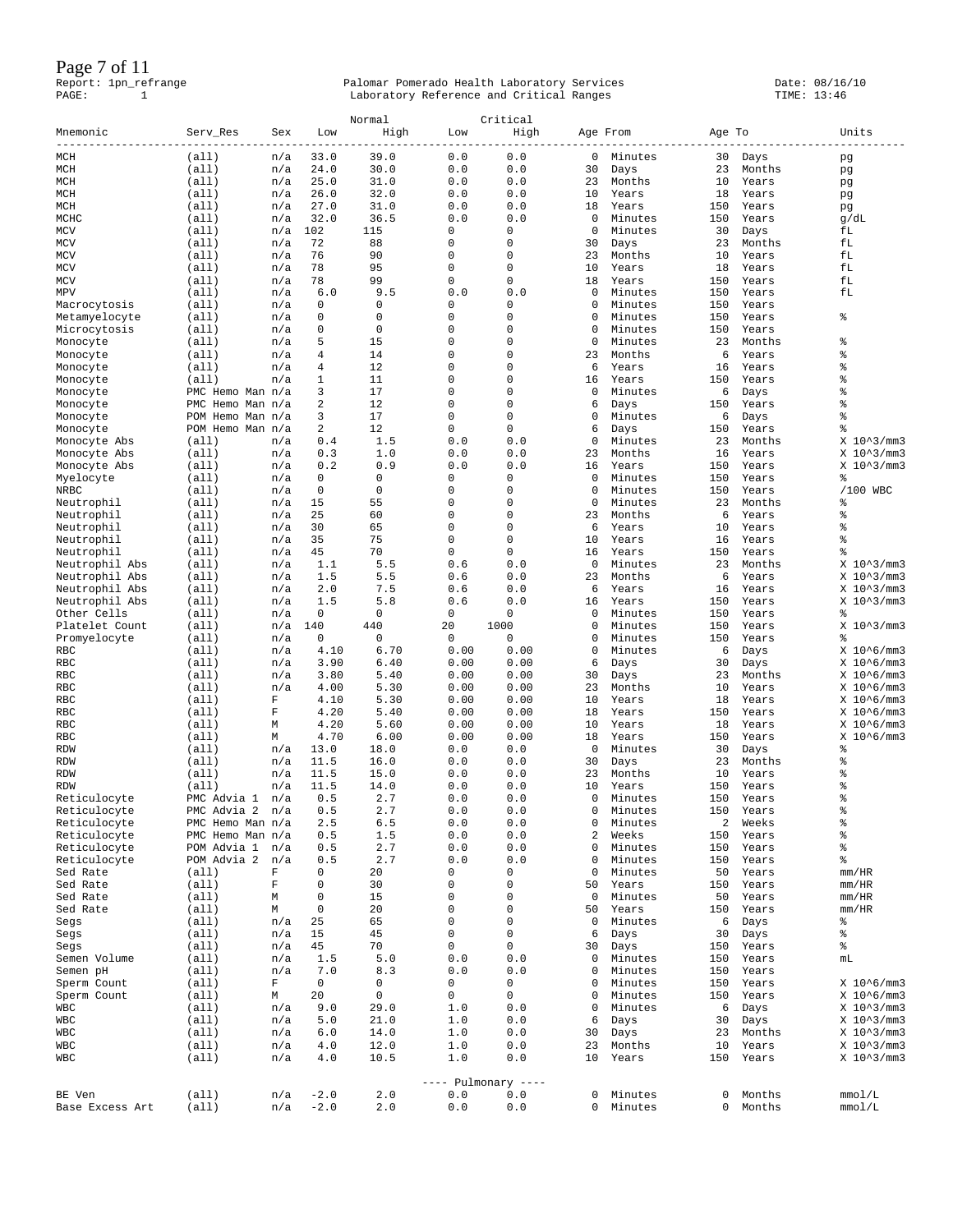### Page 8 of 11

| Mnemonic             | Serv_Res         | Sex        | Low          | Normal<br>High | Low                | Critical<br>High |              | Age From           | Age To     |                 | Units        |
|----------------------|------------------|------------|--------------|----------------|--------------------|------------------|--------------|--------------------|------------|-----------------|--------------|
| Base Excess Art      | (a11)            | n/a        | $-2.0$       | 3.0            | 0.0                | 0.0              | $\mathbf{0}$ | Months             |            | 150 Years       | mmol/L       |
| Base Excess Cap      | (a11)            | n/a        | $-2.0$       | 2.0            | 0.0                | 0.0              | 0            | Minutes            | 0          | Months          | mmol/L       |
| Base Excess Cap      | (all)            | n/a        | 0.0          | 0.0            | 0.0                | 0.0              | 0            | Months             | 150        | Years           | mmol/L       |
| CPAP Ven             | (a11)            | n/a        | $\mathbf{0}$ | $\mathbf{0}$   | $^{\circ}$         | $\mathbf{0}$     | 0            | Minutes            | 150        | Years           | cmH20        |
| Carboxyhgb           | (all)            | n/a        | 0.0          | 0.0            | 0.0                | 0.0              | 0            | Minutes            | 0          | Months          | နွ           |
| Carboxyhgb           | (a11)            | n/a        | 0.5          | 5.0            | 0.0                | 10.0             | 0            | Months             | 150        | Years           | 昙            |
| FiO2 Art             | (a11)            | n/a        | 0.00         | 0.00           | 0.00               | 0.00             | 0            | Minutes            | 150        | Years           |              |
| FiO2 Cap             | (all)            | n/a        | 0.00         | 0.00           | 0.00               | 0.00             | 0            | Minutes            | 150        | Years           |              |
| FiO2 Ven             | (a11)            | n/a        | 0.00         | 0.00           | 0.00               | 0.00             | 0            | Minutes            | 150        | Years           |              |
| HCO3 Art             | (a11)            | n/a        | 22           | 26             | 12                 | 40               | 0            | Minutes            | 0          | Months          | mmol/L       |
| HCO3 Art             | (all)            | n/a        | 21           | 31             | 10                 | 50               | 0            | Months             | 150        | Years           | mmol/L       |
| HCO3 Cap             | (all)            | n/a        | 22           | 26             | 12                 | 40               | 0            | Minutes            | 0          | Months          | mmol/L       |
| HCO3 Cap             | (all)            | n/a        | 0            | 0              | $\mathbf 0$        | $\circ$          | 0            | Months             | 150        | Years           | mmol/L       |
| HCO3 Ven             | (all)            | n/a        | 22           | 26             | 10<br>$0.0$        | 40               | 0<br>0       | Minutes<br>Minutes | 0          | Months          | mmol/L       |
| Hgb ABG<br>Hgb ABG   | (a11)<br>(a11)   | n/a<br>n/a | 0.0<br>12.0  | 0.0<br>17.6    | 5.0                | 0.0<br>23.0      | 0            | Months             | 0<br>150   | Months<br>Years | g/dL<br>g/dL |
| I Time A             | (all)            | n/a        | 0.00         | 0.00           | 0.00               | 0.00             | 0            | Minutes            | 150        | Years           |              |
| I Time C             | (a11)            | n/a        | 0.00         | 0.00           | 0.00               | 0.00             | 0            | Minutes            | 150        | Years           | UNITS        |
| I Time Ven           | (a11)            | n/a        | 0.00         | 0.00           | 0.00               | 0.00             | 0            | Minutes            | 150        | Years           |              |
| $I:E$ Ven            | (all)            | n/a        | 0            | 0              | 0                  | 0                | 0            | Minutes            | 150        | Years           | cmH20        |
| Methgb               | (all)            | n/a        | 0.0          | 0.0            | 0.0                | 0.0              | 0            | Minutes            | 0          | Months          | နွ           |
| Methqb               | (all)            | n/a        | 0.0          | 3.0            | 0.0                | 4.9              | 0            | Months             | 150        | Years           | ႜ            |
| N CPAP               | (all)            | n/a        | 0            | 0              | 0                  | $\mathbf 0$      | 0            | Minutes            | 150        | Years           | cmH20        |
| N CPAP Cap           | (all)            | n/a        | 0            | $\mathbf{0}$   | $\mathbf{0}$       | $\mathbf{0}$     | 0            | Minutes            | 150        | Years           | cmH20        |
| N CPCP Ven           | (all)            | n/a        | 0.0          | 0.0            | 0.0                | 0.0              | 0            | Minutes            | 150        | Years           | cmH20        |
| 02 Flow              | (all)            | n/a        | 0.0          | 0.0            | $0.0$              | 0.0              | 0            | Minutes            | 150        | Years           | L/min        |
| 02 Flow Cap          | (all)            | n/a        | 0.0          | 0.0            | 0.0                | 0.0              | 0            | Minutes            | 150        | Years           | L/min        |
| 02 LPM Ven           | (all)            | n/a        | 0.0          | 0.0            | 0.0                | 0.0              | 0            | Minutes            | 150        | Years           |              |
| 02 Sat               | (all)            | n/a        | 95.0         | 99.0           | 86.0               | 0.0              | 0            | Minutes            | 150        | Years           | န္           |
| 02 Sat Cap           | (a11)            | n/a        | 85.0         | 99.0           | 80.0               | 0.0              | 0            | Minutes            | 0          | Months          | ႜ            |
| 02 Sat Cap           | (a11)            | n/a        | 0.0          | 0.0            | 0.0                | 0.0              | 0            | Months             | 150        | Years           | 昙            |
| 02 Sat Ven           | (a11)            | n/a        | 85.0         | 99.0           | 80.0               | 0.0              | 0            | Minutes            | 0          | Months          | 含            |
| 02 Sat Ven           | (a11)            | n/a        | 0.0          | 0.0            | 0.0                | 0.0              | 0            | Months             | 150        | Years           | 含            |
| Oxy Hgb              | (a11)            | n/a        | 94.0         | 98.0           | 0.0                | 0.0              | 0            | Minutes            | 150        | Years           | ್ಠಿ          |
| P.I.P Ven            | (all)            | n/a        | 0            | $\mathbf{0}$   | 0                  | $\mathbf{0}$     | 0            | Minutes            | 150        | Years           | Units        |
| P.I.P.               | (a11)            | n/a        | 0            | 0              | 0                  | 0                | 0            | Minutes            | 150        | Years           | Units        |
| P.I.P. Cap           | (a11)            | n/a        | 0            | 0              | 0                  | 0                | 0            | Minutes            | 150        | Years           | Units        |
| PBG CA               | (a11)            | n/a        | 1.00         | 1.30           | 0.90               | 1.40             | 0            | Minutes            | 150        | Years           | mmol/L       |
| PBG K                | (a11)            | n/a        | 3.3          | 5.3            | 2.8                | 6.2              | 0            | Minutes            | 150        | Years           | mmol/L       |
| PBG NA               | (a11)            | n/a        | 135          | 145            | 120                | 160              | 0            | Minutes            | 150        | Years           | mmol/L       |
| PEEP Ven             | (all)            | n/a        | 0.0          | 0.0            | 0.0                | 0.0              | 0            | Minutes            | 150        | Years           | cmH20        |
| PSV Ven              | (a11)            | n/a        | 0<br>0       | 0<br>0         | 0<br>0             | 0<br>0           | 0<br>0       | Minutes            | 150        | Years           | cmH20        |
| Rate Ven             | (all)            | n/a<br>n/a | 36.0         | 38.0           | 0.0                | 0.0              | 0            | Minutes<br>Minutes | 150<br>150 | Years<br>Years  | DegC         |
| Temp Art<br>Temp Cap | (all)<br>(all)   | n/a        | 36.0         | 38.0           | 0.0                | 0.0              | 0            | Minutes            | 150        | Years           | DegC         |
| Temp Ven             | (a11)            | n/a        | 36.0         | 38.0           | 0.0                | 0.0              | 0            | Minutes            | 150        | Years           | DegC         |
| VT CPAP              | (a11)            | n/a        | 0            | 0              | 0                  | 0                | 0            | Minutes            | 150        | Years           | cmH20        |
| VT CPAP Cap          | (all)            | n/a        | 0            | 0              | 0                  | 0                | 0            | Minutes            | 150        | Years           | cmH20        |
| VT PCV               | (all)            | n/a        | 0            | $\mathbf{0}$   | 0                  | 0                | 0            | Minutes            | 150        | Years           | cmH20        |
| VT PCV Cap           | (all)            | n/a        | 0            | 0              | 0                  | 0                | 0            | Minutes            | 150        | Years           | cmH20        |
| VT PEEP              | (all)            | n/a        | 0.0          | 0.0            | 0.0                | 0.0              | 0            | Minutes            | 150        | Years           | cmH20        |
| VT PS                | (a11)            | n/a        | 0            | 0              | 0                  | $\mathbf{0}$     | 0            | Minutes            | 150        | Years           | cmH20        |
| VT PS Cap            | (all)            | n/a        | $\Omega$     | $\Omega$       | $\Omega$           | $\Omega$         | 0            | Minutes            | 150        | Years           | cmH20        |
| VT Peep Cap          | (all)            | n/a        | 0.0          | 0.0            | 0.0                | 0.0              | 0            | Minutes            | 150        | Years           | cmH20        |
| VT Rate              | (all)            | n/a        | 0            | 0              | 0                  | 0                | 0            | Minutes            | 150        | Years           | /min         |
| VT Rate Cap          | (all)            | n/a        | 0            | 0              | 0                  | 0                | 0            | Minutes            | 150        | Years           | /min         |
| VT Ven               | (all)            | n/a        | 0            | 0              | 0                  | 0                | 0            | Minutes            | 150        | Years           |              |
| VT Vol               | (all)            | n/a        | 0            | $\mathsf 0$    | 0                  | 0                | 0            | Minutes            | 150        | Years           | cm3          |
| VT Vol Cap           | (all)            | n/a        | 0            | 0              | 0                  | 0                | 0            | Minutes            | 150        | Years           | cm3          |
| pCO2 Art             | (all)            | n/a        | 35           | 45             | 21                 | 59               | 0            | Minutes            | 0          | Months          | mmHg         |
| pCO2 Art             | (all)            | n/a        | 35           | 45             | 0                  | 60               | 0            | Months             | 150        | Years           | mmHg         |
| pCO2 Cap             | (all)            | n/a        | 41           | 51             | 0                  | 64               | 0            | Minutes            | 0          | Months          | mmHg         |
| pCO2 Cap             | (all)            | n/a        | 0            | 0              | 0                  | 0                | 0            | Months             | 150        | Years           | mmHg         |
| pCO2 Ven             | (all)            | n/a        | 41           | 51             | 0                  | 64               | 0            | Minutes            | 0          | Months          | mmHg         |
| pH Art               | (all)            | n/a        | 7.35         | 7.45           | 7.26               | 7.59             | 0            | Minutes            | 0          | Months          |              |
| pH Art               | (all)            | n/a        | 7.35         | 7.45           | 7.20               | 7.59             | 0            | Months             | 150        | Years           |              |
| pH Cap               | (all)            | n/a        | 7.31         | 7.41           | 7.21               | 7.49             | 0            | Minutes            | 0          | Months          |              |
| pH Cap               | (all)            | n/a        | 0.00         | 0.00           | 0.00               | 0.00             | 0            | Months             | 150        | Years           |              |
| pH MV                | (all)            | n/a        | 7.31         | 7.41           | 7.21               | 7.49             | 0            | Minutes            | 0          | Months          |              |
| p02 Art              | (all)            | n/a        | 60           | 100            | 46                 | 199              | 0            | Minutes            | 0          | Months          | mmHg         |
| p02 Art              | (all)            | n/a        | 74           | 108            | 50                 | 0                | 0            | Months             | 150        | Years           | mmHg         |
| pO2 Cap              | (alll)           | n/a        | 35           | 45             | 35                 | 0                | 0            | Minutes            | 0          | Months          | mmHg         |
| pO2 Cap<br>p02 Ven   | (all)            | n/a        | 0<br>35      | 0<br>45        | 0<br>33            | 0<br>0           | 0<br>0       | Months             | 150<br>0   | Years<br>Months | mmHg         |
|                      | (alll)           | n/a        |              |                |                    |                  |              | Minutes            |            |                 | mmHg         |
|                      |                  |            |              |                | ---- Send Out ---- |                  |              |                    |            |                 |              |
| Amikacin Peak        | (all)            | n/a        | 0            | 0              | 0                  | $\mathbf 0$      | 0            | Minutes            | 150        | Years           |              |
| HIV                  | PMC ARUP Ref n/a |            | 0            | 0              | 0                  | $\mathsf 0$      | 0            | Minutes            |            | 150 Years       |              |
|                      |                  |            |              |                |                    |                  |              |                    |            |                 |              |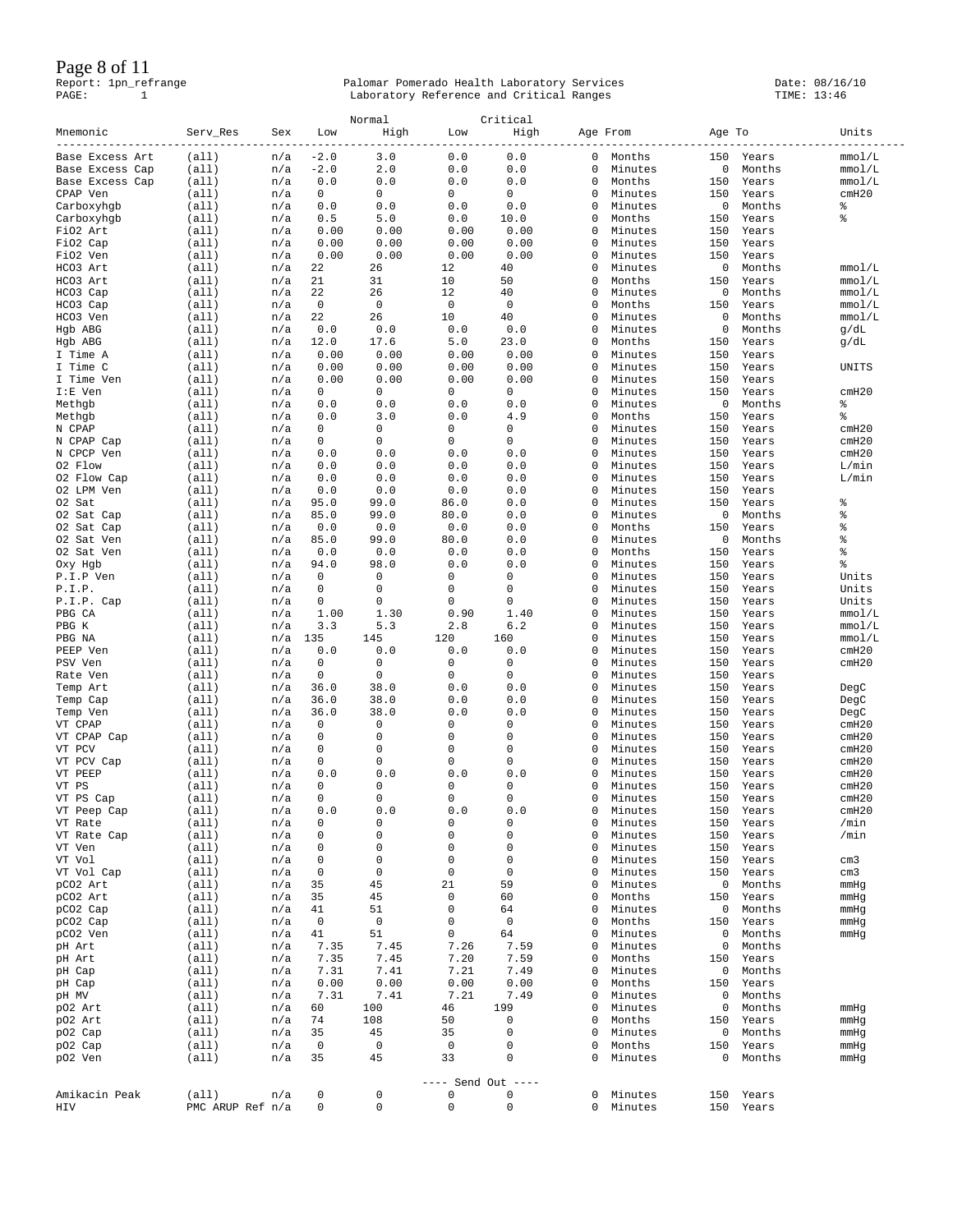Page 9 of 11

|                                           |                                      |            |               | Normal        |                            | Critical     |               |                    |            |                |                |
|-------------------------------------------|--------------------------------------|------------|---------------|---------------|----------------------------|--------------|---------------|--------------------|------------|----------------|----------------|
| Mnemonic<br>----------------------------- | Serv_Res                             | Sex        | Low           | High          | Low                        | High         |               | Age From           | Age To     |                | Units          |
|                                           |                                      |            |               |               | $---$ Serology $---$       |              |               |                    |            |                |                |
| ASO Titer                                 | (all)                                | n/a        | 0             | 0             | 0                          | $\mathbf 0$  | 0             | Minutes            | 6          | Years          | IUnits/mL      |
| ASO Titer                                 | (all)                                | n/a        | 0             | $\mathbf 0$   | $\mathsf 0$                | $\mathbf 0$  | 6             | Years              | 150        | Years          | IUnits/mL      |
|                                           |                                      |            |               |               | ---- Urinalysis ----       |              |               |                    |            |                |                |
| u pH                                      | PMC Criterio n/a                     |            | 4.6           | 8.0           | $0.0$                      | 0.0          | 0             | Minutes            | 150        | Years          |                |
| u pH                                      | PMC IRIS<br>PMC IRIS 2               | n/a<br>n/a | 4.6<br>4.6    | 8.0<br>8.0    | $0.0$<br>0.0               | 0.0<br>0.0   | 0<br>0        | Minutes<br>Minutes | 150<br>150 | Years<br>Years |                |
| u pH<br>u pH                              | PMC Iris AJ                          | n/a        | 4.6           | 8.0           | 0.0                        | 0.0          | 0             | Minutes            | 150        | Years          |                |
| u pH                                      | PMC UA Manua n/a                     |            | 4.6           | 8.0           | 0.0                        | 0.0          | $\Omega$      | Minutes            | 150        | Years          |                |
| u pH                                      | POM Criterio n/a                     |            | 4.6           | 8.0           | 0.0                        | 0.0          | 0             | Minutes            | 150        | Years          |                |
| u pH                                      | POM IRIS 1                           | n/a        | 4.6           | 8.0<br>8.0    | 0.0                        | 0.0          | 0<br>$\Omega$ | Minutes<br>Minutes | 150        | Years          |                |
| u pH<br>u pH                              | POM Iris AJ<br>POM UA Manua n/a      | n/a        | 4.6<br>4.6    | 8.0           | 0.0<br>0.0                 | 0.0<br>0.0   | 0             | Minutes            | 150<br>150 | Years<br>Years |                |
| uAmorphous Crys                           | PMC IRIS                             | n/a        | 0             | 0             | 0                          | 0            | 0             | Minutes            | 150        | Years          | /HPF           |
| uAmorphous Crys                           | PMC IRIS 2                           | n/a        | 0             | 0             | 0                          | 0            | 0             | Minutes            | 150        | Years          | /HPF           |
| uAmorphous Crys<br>uBacteria              | PMC UA Manua n/a<br>PMC IRIS         |            | 0<br>0        | 0<br>0        | 0<br>$\mathbf 0$           | 0<br>0       | 0<br>0        | Minutes<br>Minutes | 150<br>150 | Years<br>Years | /HPF<br>/HPF   |
| uBacteria                                 | PMC IRIS 2                           | n/a<br>n/a | 0             | 0             | 0                          | 0            | 0             | Minutes            | 150        | Years          | /HPF           |
| uBacteria                                 | PMC UA Manua n/a                     |            | 0             | 0             | 0                          | 0            | 0             | Minutes            | 150        | Years          | /HPF           |
| uBacteria                                 | POM UA Manua n/a                     |            | 0             | 0             | $\mathbf 0$                | 0            | 0             | Minutes            | 150        | Years          | /HPF           |
| uBilirubin                                | PMC IRIS 2                           | n/a        | 0<br>0        | 0<br>0        | 0<br>0                     | 0<br>0       | 0<br>0        | Minutes<br>Minutes | 150<br>150 | Years          |                |
| uBilirubin<br>uBilirubin                  | PMC Iris AJ<br>POM IRIS 1            | n/a<br>n/a | 0             | 0             | 0                          | $\mathbf{0}$ | 0             | Minutes            | 150        | Years<br>Years |                |
| uBilirubin                                | POM Iris AJ                          | n/a        | 0             | 0             | 0                          | 0            | 0             | Minutes            | 150        | Years          |                |
| uBlood                                    | PMC IRIS 2                           | n/a        | 0             | 0             | 0                          | 0            | 0             | Minutes            | 150        | Years          |                |
| uBlood                                    | PMC Iris AJ                          | n/a        | 0             | 0             | 0                          | 0            | 0             | Minutes            | 150        | Years          |                |
| uBlood<br>uBlood                          | POM IRIS 1<br>POM Iris AJ            | n/a<br>n/a | 0<br>0        | 0<br>0        | 0<br>0                     | 0<br>0       | 0<br>0        | Minutes<br>Minutes | 150<br>150 | Years<br>Years |                |
| uBroad Casts                              | PMC IRIS                             | n/a        | 0             | 0             | 0                          | 0            | 0             | Minutes            | 150        | Years          | /LPF           |
| uBroad Casts                              | PMC IRIS 2                           | n/a        | $\Omega$      | 0             | 0                          | 0            | 0             | Minutes            | 150        | Years          | /LPF           |
| uBroad Casts                              | PMC UA Manua n/a                     |            | 0             | $\Omega$      | $\mathbf 0$                | 0            | 0             | Minutes            | 150        | Years          | /LPF           |
| uBroad Casts<br>uBudding Yeast            | POM UA Manua n/a<br>(a11)            | n/a        | 0<br>0        | 0<br>0        | 0<br>0                     | 0<br>0       | 0<br>0        | Minutes<br>Minutes | 150<br>150 | Years<br>Years | /LPF<br>/HPF   |
| uCalcium Ox Cry                           | PMC IRIS                             | n/a        | 0             | 0             | $\mathbf 0$                | 0            | $\Omega$      | Minutes            | 150        | Years          | /HPF           |
| uCalcium Ox Cry                           | PMC IRIS 2                           | n/a        | 0             | 0             | 0                          | 0            | 0             | Minutes            | 150        | Years          | /HPF           |
| uCalcium Ox Cry                           | PMC UA Manua n/a                     |            | $\Omega$      | $\Omega$      | 0                          | 0            | 0             | Minutes            | 150        | Years          | /HPF           |
| uCalcium Ox Cry<br>uCholesterolCry        | POM UA Manua n/a<br>PMC UA Manua n/a |            | $\Omega$<br>0 | 0<br>0        | 0<br>$\mathbf 0$           | 0<br>0       | 0<br>0        | Minutes<br>Minutes | 150<br>150 | Years<br>Years | /HPF<br>/HPF   |
| uCholesterolCry                           | POM UA Manua n/a                     |            | 0             | 0             | 0                          | 0            | 0             | Minutes            | 150        | Years          | /HPF           |
| uCystine Crys                             | PMC IRIS                             | n/a        | 0             | 0             | 0                          | 0            | 0             | Minutes            | 150        | Years          | /HPF           |
| uCystine Crys                             | PMC IRIS 2                           | n/a        | 0             | 0             | $\mathbf 0$                | 0            | 0             | Minutes            | 150        | Years          | /HPF           |
| uCystine Crys<br>uEpithelial Casts        | PMC UA Manua n/a<br>PMC IRIS 2       | n/a        | 0<br>0        | $\Omega$<br>0 | 0<br>0                     | 0<br>0       | 0<br>0        | Minutes<br>Minutes | 150<br>150 | Years<br>Years | /HPF<br>/LPF   |
| uEpithelial Casts                         | PMC UA Manua n/a                     |            | 0             | 0             | 0                          | 0            | 0             | Minutes            | 150        | Years          | /LPF           |
| uEpithelial Casts                         | POM UA Manua n/a                     |            | 0             | 0             | $\mathbf 0$                | 0            | 0             | Minutes            | 150        | Years          | /LPF           |
| uFat Casts                                | PMC IRIS                             | n/a        | 0             | 0             | 0                          | 0            | 0             | Minutes            | 150        | Years          | /LPF           |
| uFat Casts<br>uFat Casts                  | PMC IRIS 2<br>POM UA Manua n/a       | n/a        | 0<br>0        | 0<br>0        | $\mathbf 0$<br>$\mathbf 0$ | 0<br>0       | 0<br>0        | Minutes<br>Minutes | 150<br>150 | Years<br>Years | /LPF           |
| uGlucose                                  | PMC Criterio n/a                     |            | 0             | 0             | 0                          | 0            | 0             | Minutes            | 150        | Years          | g/dL           |
| uGlucose                                  | PMC IRIS                             | n/a        | 0             | $\Omega$      | 0                          | 0            | 0             | Minutes            | 150        | Years          | g/dL           |
| uGlucose                                  | PMC IRIS 2                           | n/a        | 0             | 0             | 0                          | 0            | 0             | Minutes            | 150        | Years          | g/dL           |
| uGlucose<br>uGlucose                      | PMC Iris AJ<br>POM Criterio n/a      | n/a        | 0<br>0        | 0<br>0        | 0<br>$\mathsf 0$           | 0<br>0       | 0<br>0        | Minutes<br>Minutes | 150<br>150 | Years<br>Years | g/dL<br>g/dL   |
| uGlucose                                  | POM IRIS 1                           | n/a        | 0             | 0             | $\mathsf 0$                | 0            | 0             | Minutes            | 150        | Years          | g/dL           |
| uGlucose                                  | POM Iris AJ                          | n/a        | 0             | 0             | 0                          | 0            | 0             | Minutes            | 150        | Years          | g/dL           |
| uGranular Cast                            | PMC IRIS                             | n/a        | 0             | 2             | $\mathsf 0$                | 0            | 0             | Minutes            | 150        | Years          | /LPF           |
| uGranular Cast<br>uGranular Cast          | PMC IRIS 2<br>PMC UA Manua n/a       | n/a        | 0<br>$\Omega$ | 2<br>0        | $\mathsf 0$<br>0           | 0<br>0       | 0<br>0        | Minutes<br>Minutes | 150<br>150 | Years<br>Years | /LPF<br>/LPF   |
| uGranular Cast                            | POM UA Manua n/a                     |            | 0             | 0             | 0                          | 0            | 0             | Minutes            | 150        | Years          | /LPF           |
| uHyaline Casts                            | PMC IRIS                             | n/a        | 0             | 2             | $\overline{0}$             | 0            | 0             | Minutes            | 150        | Years          | /LPF           |
| uHyaline Casts                            | PMC IRIS 2                           | n/a        | 0             | 2             | 0                          | 0            | 0             | Minutes            | 150        | Years          | /LPF           |
| uHyaline Casts<br>uHyaline Casts          | PMC UA Manua n/a<br>POM UA Manua n/a |            | 0<br>0        | 0<br>0        | 0<br>$\overline{0}$        | 0<br>0       | 0<br>0        | Minutes<br>Minutes | 150<br>150 | Years<br>Years | /LPF<br>/LPF   |
| uHyphae Yeast                             | (all)                                | n/a        | 0             | 0             | $\mathbf{0}$               | 0            | 0             | Minutes            | 150        | Years          | /HPF           |
| uKetones                                  | PMC IRIS 2                           | n/a        | 0             | $\Omega$      | 0                          | 0            | 0             | Minutes            | 150        | Years          | mg/dL          |
| uKetones                                  | PMC Iris AJ                          | n/a        | 0             | 0             | 0                          | 0            | 0             | Minutes            | 150        | Years          | mg/dL          |
| uKetones<br>uKetones                      | POM IRIS 1<br>POM Iris AJ            | n/a<br>n/a | 0<br>0        | 0<br>$\Omega$ | $\mathsf 0$<br>$\mathsf 0$ | 0<br>0       | 0<br>$\Omega$ | Minutes<br>Minutes | 150<br>150 | Years<br>Years | mg/dL<br>mg/dL |
| uLeucine Crys                             | PMC IRIS                             | n/a        | 0             | 0             | 0                          | 0            | 0             | Minutes            | 150        | Years          | /HPF           |
| uLeucine Crys                             | PMC IRIS 2                           | n/a        | 0             | 0             | $\mathsf 0$                | 0            | 0             | Minutes            | 150        | Years          | /HPF           |
| uLeucine Crys                             | PMC UA Manua n/a                     |            | 0             | $\Omega$      | $\mathsf 0$                | 0            | 0             | Minutes            | 150        | Years          | /HPF           |
| uLeucine Crys<br>uLeukocyte Est           | POM UA Manua n/a<br>PMC IRIS 2       | n/a        | 0<br>0        | 0<br>0        | 0<br>0                     | 0<br>0       | 0<br>0        | Minutes<br>Minutes | 150<br>150 | Years<br>Years | /HPF           |
| uLeukocyte Est                            | PMC Iris AJ                          | n/a        | 0             | 0             | $\mathsf 0$                | 0            | 0             | Minutes            | 150        | Years          |                |
| uLeukocyte Est                            | POM IRIS 1                           | n/a        | 0             | 0             | $\mathsf 0$                | 0            | 0             | Minutes            | 150        | Years          |                |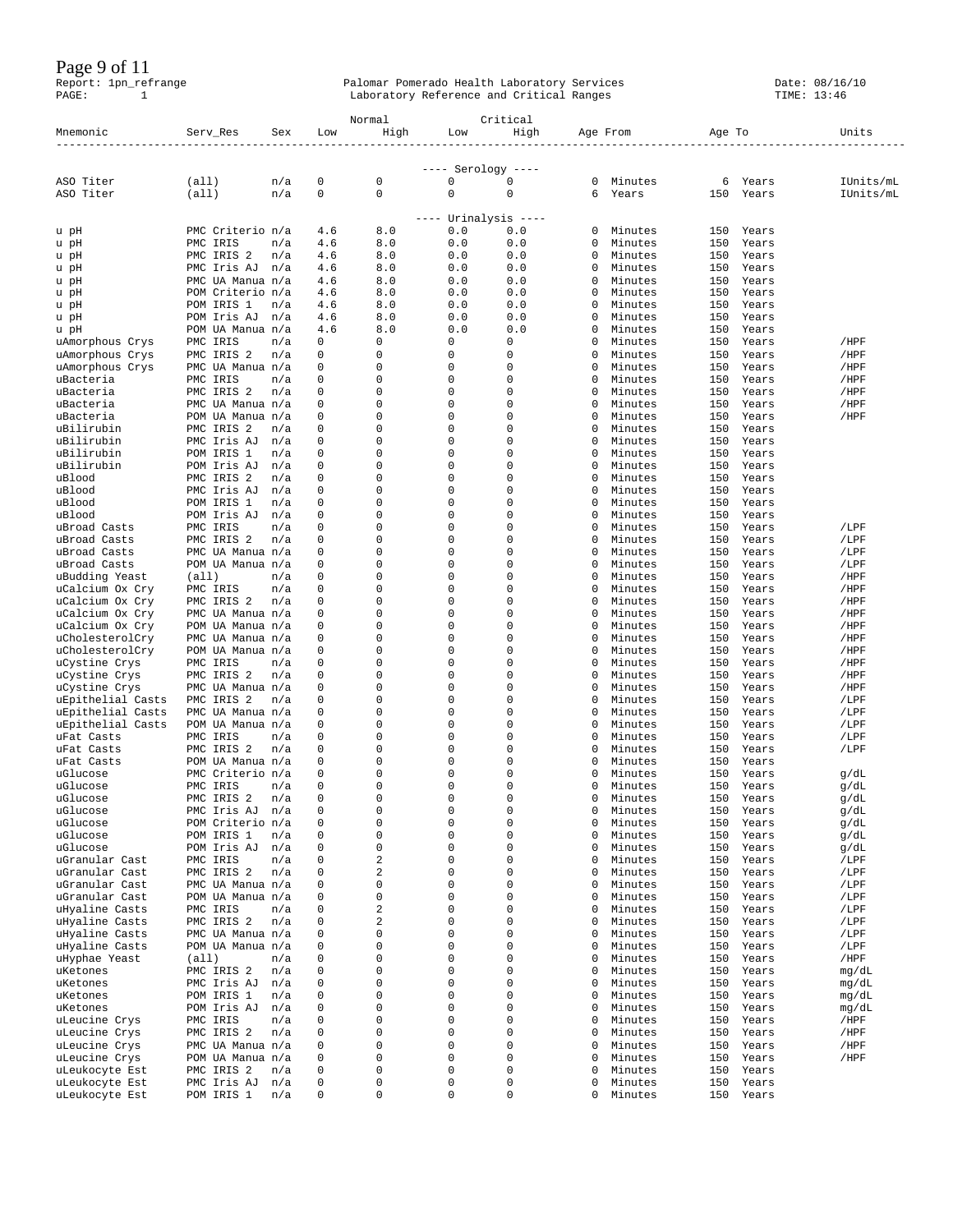#### Page 10 of 11

|       | 1 agus 10 01 11      |                                             |                |
|-------|----------------------|---------------------------------------------|----------------|
|       | Report: 1pn_refrange | Palomar Pomerado Health Laboratory Services | Date: 08/16/10 |
| PAGE: |                      | Laboratory Reference and Critical Ranges    | TIME: 13:46    |
|       |                      |                                             |                |

|                                      |                                |            |                             | Normal            |                            | Critical                                                                                |                  |                    |            |                |                               |
|--------------------------------------|--------------------------------|------------|-----------------------------|-------------------|----------------------------|-----------------------------------------------------------------------------------------|------------------|--------------------|------------|----------------|-------------------------------|
| Mnemonic                             | Serv_Res                       | Sex        | Low                         | High              | Low                        | High<br>---------------                                                                 |                  | Age From           | Age To     |                | Units                         |
| Report: 1pn_refrange<br>PAGE:<br>14  |                                |            |                             |                   |                            | Palomar Pomerado Health Laboratory Services<br>Laboratory Reference and Critical Ranges |                  |                    |            |                | Date: 08/16/10<br>TIME: 13:46 |
|                                      |                                |            |                             | Normal            |                            | Critical                                                                                |                  |                    |            |                |                               |
| Mnemonic<br>------------------------ | Serv_Res                       | Sex        | Low                         | High              | Low                        | High                                                                                    |                  | Age From           | Age To     | ------------   | Units                         |
| uLeukocyte Est                       | POM Iris AJ n/a                |            | 0                           | 0                 | 0                          | $\mathbf 0$                                                                             | $\circ$          | Minutes            | 150        | Years          |                               |
| uMix Casts                           | PMC IRIS                       | n/a        | $\mathbf 0$                 | 0                 | $\mathbf 0$                | $\mathbf 0$                                                                             | 0                | Minutes            | 150        | Years          | /LPF                          |
| uMix Casts                           | PMC IRIS 2                     | n/a        | $\mathbf 0$                 | $\mathbf 0$       | 0                          | 0                                                                                       | 0                | Minutes            | 150        | Years          | /LPF                          |
| uMucus<br>uMucus                     | PMC IRIS<br>PMC IRIS 2         | n/a<br>n/a | $\mathbf 0$<br>$\mathbf{0}$ | 0<br>$\mathbf{0}$ | $\mathbf 0$<br>$\mathbf 0$ | $\mathbf 0$<br>$\mathbf 0$                                                              | 0<br>0           | Minutes<br>Minutes | 150<br>150 | Years<br>Years | /HPF<br>/HPF                  |
| uMucus                               | PMC UA Manua n/a               |            | $\mathbf{0}$                | 0                 | 0                          | 0                                                                                       | 0                | Minutes            | 150        | Years          | /HPF                          |
| uMucus                               | POM UA Manua n/a               |            | $\mathbf 0$                 | 0                 | $\mathbf 0$                | 0                                                                                       | $\Omega$         | Minutes            | 150        | Years          | /HPF                          |
| uNitrite                             | PMC IRIS 2                     | n/a        | $\mathbf{0}$                | 0                 | $\mathbf 0$                | $\mathbf 0$                                                                             | 0                | Minutes            | 150        | Years          |                               |
| uNitrite                             | PMC Iris AJ                    | n/a        | $\mathbf 0$                 | 0                 | $\mathbf 0$                | 0                                                                                       | 0                | Minutes            | 150        | Years          |                               |
| uNitrite                             | POM IRIS 1                     | n/a        | $\mathbf 0$                 | 0                 | $\mathbf 0$                | 0                                                                                       | $\Omega$         | Minutes            | 150        | Years          |                               |
| uNitrite                             | POM Iris AJ                    | n/a        | $\mathbf{0}$                | 0                 | $\mathbf 0$                | 0                                                                                       | 0                | Minutes            | 150        | Years          |                               |
| uProtein                             | PMC Criterio n/a               | n/a        | 0<br>0                      | 0<br>0            | 0<br>$\mathbf 0$           | 0<br>0                                                                                  | 0<br>$\Omega$    | Minutes            | 150<br>150 | Years          | mg/dL                         |
| uProtein<br>uProtein                 | PMC IRIS<br>PMC IRIS 2         | n/a        | 0                           | 0                 | $\mathbf 0$                | 0                                                                                       | 0                | Minutes<br>Minutes | 150        | Years<br>Years | mg/dL<br>mg/dL                |
| uProtein                             | PMC Iris AJ                    | n/a        | 0                           | 0                 | 0                          | 0                                                                                       | 0                | Minutes            | 150        | Years          | mg/dL                         |
| uProtein                             | POM Criterio n/a               |            | $\Omega$                    | $\Omega$          | $\mathbf 0$                | 0                                                                                       | $\Omega$         | Minutes            | 150        | Years          | mg/dL                         |
| uProtein                             | POM IRIS 1                     | n/a        | 0                           | 0                 | $\mathbf 0$                | 0                                                                                       | 0                | Minutes            | 150        | Years          | mq/dL                         |
| uProtein                             | POM Iris AJ                    | n/a        | $\mathbf{0}$                | 0                 | $\mathbf 0$                | 0                                                                                       | 0                | Minutes            | 150        | Years          | mg/dL                         |
| uRBC                                 | PMC IRIS                       | n/a        | $\mathbf{0}$                | 2                 | $\mathbf{0}$               | 0                                                                                       | 0                | Minutes            | 150        | Years          | /HPF                          |
| uRBC                                 | PMC IRIS 2                     | n/a        | 0                           | 2                 | $\mathbf 0$                | 0                                                                                       | 0                | Minutes            | 150        | Years          | /HPF                          |
| uRBC                                 | PMC UA Manua n/a               |            | $\mathbf{0}$                | 2                 | $\mathbf 0$                | 0                                                                                       | 0                | Minutes            | 150        | Years          | /HPF                          |
| uRBC                                 | POM UA Manua n/a               |            | $\mathbf{0}$                | 2<br>0            | $\mathbf 0$                | 0                                                                                       | $\Omega$         | Minutes            | 150        | Years          | /HPF                          |
| uRBC Casts<br>uRBC Casts             | PMC IRIS<br>PMC IRIS 2         | n/a<br>n/a | 0<br>$\mathbf 0$            | 0                 | $\mathbf 0$<br>$\mathbf 0$ | 0<br>0                                                                                  | 0<br>0           | Minutes<br>Minutes | 150<br>150 | Years<br>Years | /LPF<br>/LPF                  |
| uRBC Casts                           | PMC UA Manua n/a               |            | $\mathbf{0}$                | 0                 | $\mathbf 0$                | 0                                                                                       | 0                | Minutes            | 150        | Years          | /LPF                          |
| uRBC Casts                           | POM UA Manua n/a               |            | 0                           | 0                 | $\mathbf 0$                | 0                                                                                       | 0                | Minutes            | 150        | Years          | /LPF                          |
| uReducing Subst                      | (all)                          | n/a        | $\mathbf 0$                 | 0                 | $\mathbf 0$                | $\mathbf 0$                                                                             | 0                | Minutes            | 150        | Years          | g/dL                          |
| uRenal Epith                         | PMC IRIS                       | n/a        | $\mathbf 0$                 | 0                 | $\mathbf 0$                | 0                                                                                       | 0                | Minutes            | 150        | Years          | /HPF                          |
| uRenal Epith                         | PMC IRIS 2                     | n/a        | 0                           | 0                 | $\mathbf 0$                | $\mathbf 0$                                                                             | 0                | Minutes            | 150        | Years          | /HPF                          |
| uRenal Epith                         | PMC UA Manua n/a               |            | 0                           | 0                 | $\mathbf 0$                | $\mathbf 0$                                                                             | $\Omega$         | Minutes            | 150        | Years          | /HPF                          |
| uRenal Epith                         | POM UA Manua n/a               |            | $\mathbf 0$                 | 0                 | 0                          | 0                                                                                       | 0                | Minutes            | 150        | Years          | /HPF                          |
| uSpecific Grav                       | PMC Criterio n/a               |            | 1.005                       | 1.035<br>1.035    | 0.000<br>0.000             | 0.000<br>0.000                                                                          | $\Omega$<br>0    | Minutes<br>Minutes | 150<br>150 | Years<br>Years |                               |
| uSpecific Grav<br>uSpecific Grav     | PMC IRIS<br>PMC IRIS 2         | n/a<br>n/a | 1.005<br>1.005              | 1.035             | 0.000                      | 0.000                                                                                   | 0                | Minutes            | 150        | Years          |                               |
| uSpecific Grav                       | PMC Iris AJ n/a                |            | 1.005                       | 1.035             | 0.000                      | 0.000                                                                                   | $\Omega$         | Minutes            | 150        | Years          |                               |
| uSpecific Grav                       | PMC UA Manua n/a               |            | 1.005                       | 1.035             | 0.000                      | 0.000                                                                                   | 0                | Minutes            | 150        | Years          |                               |
| uSpecific Grav                       | POM Criterio n/a               |            | 1.005                       | 1.035             | 0.000                      | 0.000                                                                                   | 0                | Minutes            | 150        | Years          |                               |
| uSpecific Grav                       | POM IRIS 1                     | n/a        | 1.005                       | 1.035             | 0.000                      | 0.000                                                                                   | $\Omega$         | Minutes            | 150        | Years          |                               |
| uSpecific Grav                       | POM Iris AJ                    | n/a        | 1.005                       | 1.035             | 0.000                      | 0.000                                                                                   | 0                | Minutes            | 150        | Years          |                               |
| uSpecific Grav                       | POM UA Manua n/a               |            | 1.005                       | 1.035             | 0.000                      | 0.000                                                                                   | 0                | Minutes            | 150        | Years          |                               |
| uSperm                               | PMC IRIS                       | n/a        | $\mathbf 0$                 | 0                 | $\mathbf 0$                | $\mathbf 0$                                                                             | $\Omega$         | Minutes            | 150        | Years          | /HPF                          |
| uSperm                               | PMC IRIS 2<br>PMC UA Manua n/a | n/a        | 0<br>0                      | 0<br>0            | 0<br>0                     | 0<br>0                                                                                  | 0<br>0           | Minutes<br>Minutes | 150<br>150 | Years<br>Years | /HPF                          |
| uSperm<br>uSperm                     | POM UA Manua n/a               |            | $\mathbf 0$                 | 0                 | $\mathbf 0$                | $\mathbf 0$                                                                             | $\Omega$         | Minutes            | 150        | Years          | /HPF<br>/HPF                  |
| uSquamous Epith                      | PMC IRIS                       | n/a        | 0                           | 0                 | $\mathbf 0$                | 0                                                                                       | 0                | Minutes            | 150        | Years          | /HPF                          |
| uSquamous Epith                      | PMC IRIS 2                     | n/a        | 0                           | 0                 | $\mathbf 0$                | 0                                                                                       | 0                | Minutes            | 150        | Years          | /HPF                          |
| uSquamous Epith                      | PMC UA Manua n/a               |            | $\Omega$                    | $\Omega$          | $\Omega$                   | $\Omega$                                                                                | 0                | Minutes            | 150        | Years          | /HPF                          |
| uSquamous Epith                      | POM UA Manua n/a               |            | 0                           | 0                 | 0                          | $\mathsf 0$                                                                             | 0                | Minutes            | 150        | Years          | /HPF                          |
| uSulfa Crys                          | (a11)                          | n/a        | 0                           | 0                 | 0                          | $\mathsf 0$                                                                             | 0                | Minutes            | 150        | Years          | /HPF                          |
| uTotal Volume                        | (a11)                          | n/a        | $0.0$                       | 0.0               | 0.0                        | 0.0                                                                                     | 0                | Minutes            | 150        | Years          | mL                            |
| uTransition Epi                      | PMC IRIS 2                     | n/a        | 0                           | 0                 | 0<br>$\mathsf 0$           | 0<br>$\mathsf 0$                                                                        | 0                | Minutes            | 150        | Years          | /HPF                          |
| uTransition Epi<br>uTrichomonas      | POM UA Manua n/a<br>PMC IRIS   | n/a        | 0<br>$\mathbf 0$            | 0<br>0            | $\mathsf 0$                | $\mathbf 0$                                                                             | 0<br>$\mathbf 0$ | Minutes<br>Minutes | 150<br>150 | Years<br>Years | /HPF<br>/HPF                  |
| uTrichomonas                         | PMC IRIS 2                     | n/a        | 0                           | 0                 | 0                          | 0                                                                                       | 0                | Minutes            | 150        | Years          | /HPF                          |
| uTrichomonas                         | PMC UA Manua n/a               |            | 0                           | 0                 | 0                          | 0                                                                                       | 0                | Minutes            | 150        | Years          | /HPF                          |
| uTrichomonas                         | POM UA Manua n/a               |            | $\mathbf 0$                 | 0                 | $\mathsf 0$                | $\mathbf 0$                                                                             | 0                | Minutes            | 150        | Years          | /HPF                          |
| uTriplePhos Cry                      | PMC IRIS 2                     | n/a        | $\mathbf 0$                 | 0                 | 0                          | 0                                                                                       | 0                | Minutes            | 150        | Years          | /HPF                          |
| uTriplePhos Cry                      | POM UA Manua n/a               |            | $\mathbf 0$                 | 0                 | 0                          | 0                                                                                       | 0                | Minutes            | 150        | Years          | /HPF                          |
| uTyrosine Crys                       | PMC IRIS                       | n/a        | $\mathbf 0$                 | 0                 | 0                          | 0                                                                                       | 0                | Minutes            | 150        | Years          | /HPF                          |
| uTyrosine Crys                       | PMC IRIS 2                     | n/a        | $\mathbf 0$                 | 0                 | 0                          | $\mathbf 0$                                                                             | 0                | Minutes            | 150        | Years          | /HPF                          |
| uTyrosine Crys                       | PMC UA Manua n/a               |            | 0                           | 0<br>0            | $\mathsf 0$<br>0           | $\mathbf 0$<br>0                                                                        | 0                | Minutes            | 150        | Years          | /HPF                          |
| uTyrosine Crys<br>uUnkown Crys       | POM UA Manua n/a<br>(a11)      |            | 0<br>$\mathbf 0$            | 0                 | $\mathsf 0$                | $\mathbf 0$                                                                             | 0<br>0           | Minutes<br>Minutes | 150<br>150 | Years<br>Years | /HPF                          |
| uUric Acid Crys                      | PMC IRIS                       | n/a<br>n/a | $\mathbf 0$                 | 0                 | $\mathsf 0$                | $\mathbf 0$                                                                             | 0                | Minutes            | 150        | Years          | /HPF<br>/HPF                  |
| uUric Acid Crys                      | PMC IRIS 2                     | n/a        | $\mathbf 0$                 | 0                 | 0                          | 0                                                                                       | 0                | Minutes            | 150        | Years          | /HPF                          |
| uUric Acid Crys                      | PMC UA Manua n/a               |            | $\mathbf 0$                 | 0                 | 0                          | $\mathbf 0$                                                                             | 0                | Minutes            | 150        | Years          | /HPF                          |
| uUric Acid Crys                      | POM UA Manua n/a               |            | $\mathbf 0$                 | 0                 | $\mathsf 0$                | $\mathbf 0$                                                                             | 0                | Minutes            | 150        | Years          | /HPF                          |
| uUrobilinogen                        | PMC Criterio n/a               |            | 0                           | 0                 | $\mathsf 0$                | $\mathbf 0$                                                                             | 0                | Minutes            | 150        | Years          | EU/dL                         |
| uUrobilinogen                        | PMC IRIS                       | n/a        | 0                           | 0                 | 0                          | 0                                                                                       | $\Omega$         | Minutes            | 150        | Years          | EU/dL                         |
| uUrobilinogen                        | PMC IRIS 2                     | n/a        | 0                           | 0                 | 0                          | $\mathsf 0$                                                                             | 0                | Minutes            | 150        | Years          | mg/dL                         |
| uUrobilinogen                        | PMC Iris AJ n/a                |            | 0                           | 0                 | $\mathsf 0$                | 0                                                                                       | 0                | Minutes            |            | 150 Years      | mg/dL                         |